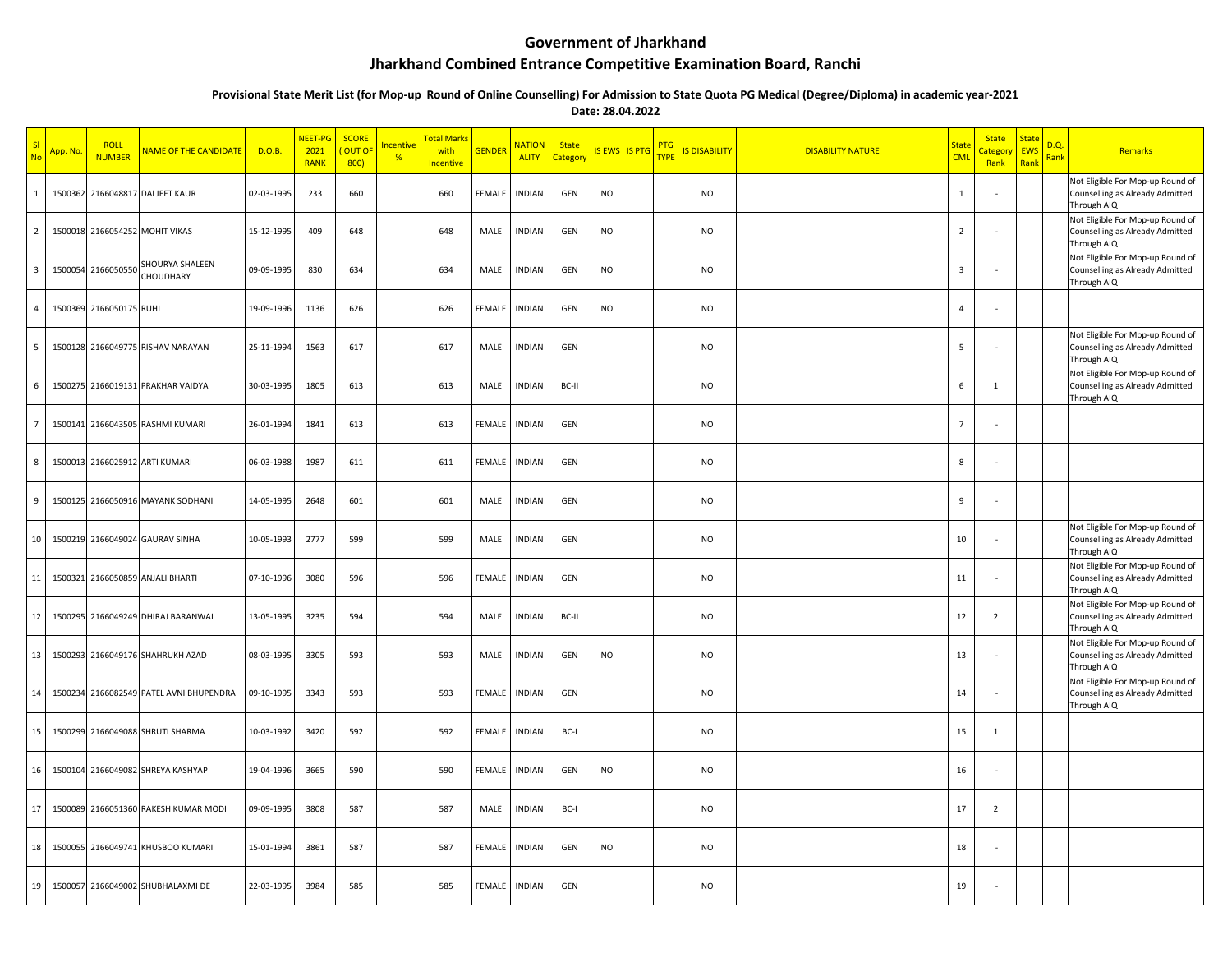| SI<br><b>No</b> | <mark>App. No</mark> | <b>ROLL</b><br><b>NUMBER</b> | NAME OF THE CANDIDATE                   | D.O.B.     | NEET-PG<br>2021<br><b>RANK</b> | <b>SCORE</b><br>OUT OF<br>800 | ncentive<br>$\frac{9}{6}$ | <mark>Total Marks</mark><br>with<br><b>Incentive</b> | <b>GENDER</b> | <b>NATION</b><br><b>ALITY</b> | <b>State</b><br><mark>Categon</mark> | IS EWS IS PTG TYPE | <b>PTG</b> | <b>IS DISABILITY</b> | <b>DISABILITY NATURE</b> | <b>State</b><br><b>CML</b> | <b>State</b><br><u>Category</u><br>Rank | <b>State</b><br><b>EWS</b><br>Rank | D.Q.<br>Rank | Remarks                                                                            |
|-----------------|----------------------|------------------------------|-----------------------------------------|------------|--------------------------------|-------------------------------|---------------------------|------------------------------------------------------|---------------|-------------------------------|--------------------------------------|--------------------|------------|----------------------|--------------------------|----------------------------|-----------------------------------------|------------------------------------|--------------|------------------------------------------------------------------------------------|
| 20              | 1500159              |                              | 2166049052 NITISH DASH                  | 12-11-1996 | 4280                           | 583                           |                           | 583                                                  | MALE          | <b>INDIAN</b>                 | GEN                                  | <b>NO</b>          |            | <b>NO</b>            |                          | 20                         |                                         |                                    |              | Not Eligible For Mop-up Round of<br>Counselling as Already Admitted<br>Through AIQ |
| 21              | 1500165              | 2166051358 PUJA DEY          |                                         | 08-03-1997 | 4327                           | 582                           |                           | 582                                                  | FEMALE        | <b>INDIAN</b>                 | BC-II                                |                    |            | <b>NO</b>            |                          | 21                         | 3                                       |                                    |              |                                                                                    |
| 22              |                      |                              | 1500121 2166019052 ANU ANAND            | 19-01-1996 | 4791                           | 578                           |                           | 578                                                  | FEMALE        | <b>INDIAN</b>                 | GEN                                  |                    |            | <b>NO</b>            |                          | 22                         |                                         |                                    |              | Not Eligible For Mop-up Round of<br>Counselling as Already Admitted<br>Through AIQ |
| 23              | 1500360              |                              | 2166051027 SHAMBHAVI DATTA              | 28-02-1997 | 4804                           | 578                           |                           | 578                                                  | FEMALE        | <b>INDIAN</b>                 | GEN                                  |                    |            | <b>NO</b>            |                          | 23                         |                                         |                                    |              |                                                                                    |
| 24              | 150005               |                              | 2166165606 SAGAR SANGAM                 | 05-06-1997 | 5141                           | 575                           |                           | 575                                                  | MALE          | <b>INDIAN</b>                 | BC-I                                 |                    |            | <b>NO</b>            |                          | 24                         | 3                                       |                                    |              | Not Eligible For Mop-up Round of<br>Counselling as Already Admitted<br>Through AIQ |
| 25              |                      |                              | 1500359 2166050006 BHAWNA KUMARI        | 05-03-1997 | 5526                           | 571                           |                           | 571                                                  | FEMALE        | <b>INDIAN</b>                 | GEN                                  | <b>NO</b>          |            | <b>NO</b>            |                          | 25                         |                                         |                                    |              | Not Eligible For Mop-up Round of<br>Counselling as Already Admitted<br>Through AIQ |
| 26              |                      |                              | 1500263 2166051129 NIMISHA VATSANA      | 22-11-1995 | 13575                          | 519                           | 10%                       | 570.9                                                | FEMALE        | <b>INDIAN</b>                 | BC-I                                 |                    |            | <b>NO</b>            |                          | 26                         | $\overline{4}$                          |                                    |              |                                                                                    |
| 27              |                      |                              | 1500176 2166050547 AKANKSHA RANI        | 30-08-1996 | 5750                           | 570                           |                           | 570                                                  | FEMALE        | <b>INDIAN</b>                 | BC-I                                 |                    |            | <b>NO</b>            |                          | 27                         | 5                                       |                                    |              | Not Eligible For Mop-up Round of<br>Counselling as Already Admitted<br>Through AIQ |
| 28              |                      |                              | 1500021 2166049984 AMRITA SHRUTI        | 17-07-1989 | 5914                           | 568                           |                           | 568                                                  | FEMALE        | <b>INDIAN</b>                 | GEN                                  |                    |            | <b>NO</b>            |                          | 28                         |                                         |                                    |              |                                                                                    |
| 29              | 1500122              |                              | 2166051029 AMAN KESHRI                  | 05-10-1997 | 6292                           | 565                           |                           | 565                                                  | MALE          | <b>INDIAN</b>                 | BC-II                                |                    |            | <b>NO</b>            |                          | 29                         | $\overline{4}$                          |                                    |              |                                                                                    |
| 30              |                      |                              | 1500190 2166048938 MUKESH KUMAR         | 20-11-1985 | 34408                          | 434                           | 30%                       | 564.2                                                | MALE          | <b>INDIAN</b>                 | BC-II                                |                    |            | <b>NO</b>            |                          | 30                         | 5                                       |                                    |              |                                                                                    |
| 31              |                      | 1500118 2166050502           | YASWANT KUMAR                           | 20-12-1994 | 6521                           | 563                           |                           | 563                                                  | MALE          | <b>INDIAN</b>                 | GEN                                  | <b>NO</b>          |            | <b>NO</b>            |                          | 31                         |                                         |                                    |              |                                                                                    |
| 32              | 150005               |                              | 2166050774 KM MANISHA                   | 21-12-1995 | 6650                           | 562                           |                           | 562                                                  | FEMALE        | <b>INDIAN</b>                 | GEN                                  |                    |            | <b>NO</b>            |                          | 32                         |                                         |                                    |              | Not Eligible For Mop-up Round of<br>Counselling as Already Admitted<br>Through AIQ |
| 33              | 1500129              |                              | 2166049119 JAWAIRIA JABEEN              | 01-07-1994 | 6681                           | 562                           |                           | 562                                                  | FEMALE        | <b>INDIAN</b>                 | GEN                                  |                    |            | <b>NO</b>            |                          | 33                         |                                         |                                    |              |                                                                                    |
| 34              | 1500207              |                              | 2166049440 KAMAL NAYAN                  | 09-01-1996 | 6813                           | 561                           |                           | 561                                                  | MALE          | <b>INDIAN</b>                 | GEN                                  |                    |            | <b>NO</b>            |                          | 34                         |                                         |                                    |              | Not Eligible For Mop-up Round of<br>Counselling as Already Admitted<br>Through AIQ |
| 35              |                      |                              | 1500022 2166031200 RAHUL KUMAR TRIPATHI | 04-11-1991 | 6868                           | 560                           |                           | 560                                                  | MALE          | <b>INDIAN</b>                 | GEN                                  |                    |            | NO                   |                          | 35                         |                                         |                                    |              | Not Eligible For Mop-up Round of<br>Counselling as Already Admitted<br>Through AIQ |
| 36              |                      |                              | 1500244 2166051166 GAURAV KUMAR SHUKLA  | 07-11-1995 | 7019                           | 560                           |                           | 560                                                  | MALE          | <b>INDIAN</b>                 | GEN                                  | YES                |            | <b>NO</b>            |                          | 36                         |                                         | 1                                  |              |                                                                                    |
| 37              |                      | 1500093 2166049835 LINCON    |                                         | 22-10-1996 | 7457                           | 556                           |                           | 556                                                  | MALE          | <b>INDIAN</b>                 | GEN                                  |                    |            | <b>NO</b>            |                          | 37                         |                                         |                                    |              |                                                                                    |
| 38              |                      |                              | 1500361 2166164585 ALOK KUMAR           | 10-02-1994 | 7979                           | 552                           |                           | 552                                                  | MALE          | <b>INDIAN</b>                 | GEN                                  |                    |            | <b>NO</b>            |                          | 38                         |                                         |                                    |              | Not Eligible For Mop-up Round of<br>Counselling as Already Admitted<br>Through AIQ |
| 39              |                      |                              | 1500031 2166049743 SHRUTI P SHIRODKAR   | 08-11-1994 | 8446                           | 550                           |                           | 550                                                  | FEMALE        | <b>INDIAN</b>                 | GEN                                  |                    |            | <b>NO</b>            |                          | 39                         | $\overline{\phantom{a}}$                |                                    |              |                                                                                    |
| 40              |                      |                              | 1500092 2166051049 PARIDHI NAMAN        | 10-02-1994 | 8478                           | 549                           |                           | 549                                                  | FEMALE        | <b>INDIAN</b>                 | GEN                                  | <b>NO</b>          |            | <b>NO</b>            |                          | 40                         |                                         |                                    |              |                                                                                    |
| 41              | 150007               |                              | 2166050514 FUZAIL AKRAM                 | 21-09-1994 | 8480                           | 549                           |                           | 549                                                  | MALE          | <b>INDIAN</b>                 | GEN                                  |                    |            | NO                   |                          | 41                         |                                         |                                    |              |                                                                                    |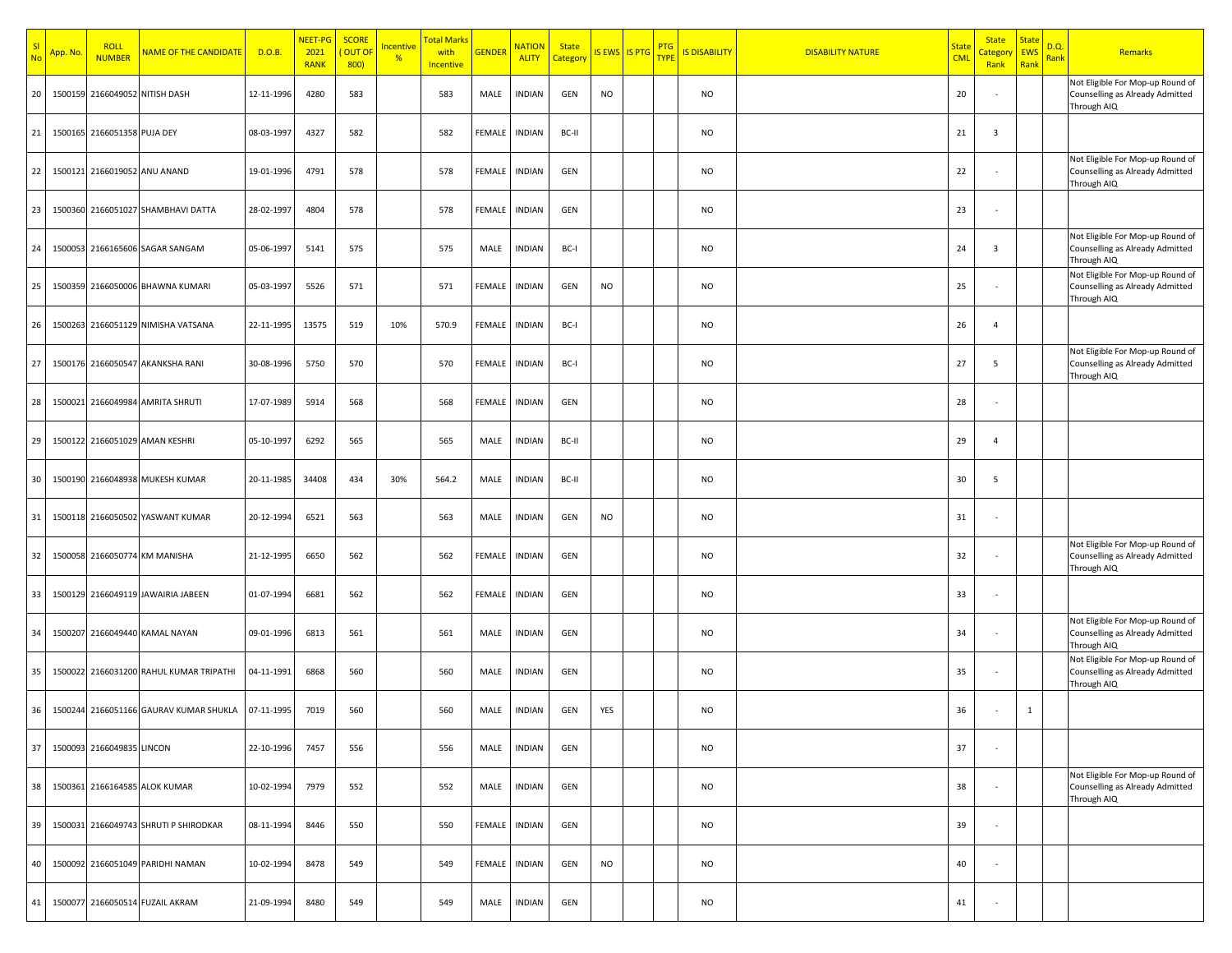| SI<br><b>No</b> | App. No | <b>ROLI</b><br><b>NUMBER</b>  | <b>NAME OF THE CANDIDATE</b>           | D.O.B.     | NEET-PG<br>2021<br><b>RANK</b> | <b>SCORE</b><br>OUT OF<br>800) | <mark>ncentive</mark><br>% | <mark>Total Mark</mark><br>with<br><b>Incentive</b> | <b>GENDEI</b> | <b>NATION</b><br><b>ALITY</b> | <b>State</b><br>Category |           | IS EWS IS PTG | PTG<br><b>TYPE</b> | <b>IS DISABILITY</b> | <b>DISABILITY NATURE</b> | <b>Stat</b><br><b>CMI</b> | <b>State</b><br>Category<br>Rank | <u>State</u><br><b>EWS</b><br>Rank | D.Q.<br><mark>Rank</mark> | Remarks                                                                            |
|-----------------|---------|-------------------------------|----------------------------------------|------------|--------------------------------|--------------------------------|----------------------------|-----------------------------------------------------|---------------|-------------------------------|--------------------------|-----------|---------------|--------------------|----------------------|--------------------------|---------------------------|----------------------------------|------------------------------------|---------------------------|------------------------------------------------------------------------------------|
| 42              |         |                               | 1500068 2166143841 PRIYA KUMARI        | 12-03-1995 | 8602                           | 548                            |                            | 548                                                 | FEMALE        | <b>INDIAN</b>                 | BC-I                     |           |               |                    | <b>NO</b>            |                          | 42                        | 6                                |                                    |                           |                                                                                    |
| 43              |         |                               | 1500064 2166165670 SRISHTI KHERA       | 25-09-1994 | 8742                           | 547                            |                            | 547                                                 | <b>FEMALE</b> | <b>INDIAN</b>                 | GEN                      |           |               |                    | <b>NO</b>            |                          | 43                        |                                  |                                    |                           | Not Eligible For Mop-up Round of<br>Counselling as Already Admitted<br>Through AIQ |
| 44              |         |                               | 1500099 2166164789 ILIKA BHARTI        | 21-12-1993 | 8884                           | 546                            |                            | 546                                                 | <b>FEMALE</b> | <b>INDIAN</b>                 | BC-I                     |           |               |                    | <b>NO</b>            |                          | 44                        | $\overline{7}$                   |                                    |                           | Not Eligible For Mop-up Round of<br>Counselling as Already Admitted<br>Through AIQ |
| 45              |         |                               | 1500271 2166049206 ABHISHEK SHARMA     | 18-08-1996 | 8976                           | 546                            |                            | 546                                                 | MALE          | <b>INDIAN</b>                 | GEN                      |           |               |                    | <b>NO</b>            |                          | 45                        |                                  |                                    |                           | Not Eligible For Mop-up Round of<br>Counselling as Already Admitted<br>Through AIQ |
| 46              |         |                               | 1500183 2166049194 SOURABH KUMAR       | 25-04-1995 | 9064                           | 545                            |                            | 545                                                 | MALE          | <b>INDIAN</b>                 | GEN                      | <b>NO</b> |               |                    | <b>NO</b>            |                          | 46                        |                                  |                                    |                           |                                                                                    |
| 47              |         |                               | 1500041 2166050616 SAMEEKSHA SONTHALIA | 17-08-1998 | 9216                           | 545                            |                            | 545                                                 | FEMALE        | <b>INDIAN</b>                 | GEN                      |           |               |                    | <b>NO</b>            |                          | 47                        |                                  |                                    |                           |                                                                                    |
| 48              |         |                               | 1500167 2166019173 SHIWANI KUMARI      | 20-10-1994 | 9262                           | 544                            |                            | 544                                                 | FEMALE        | <b>INDIAN</b>                 | BC-I                     |           |               |                    | <b>NO</b>            |                          | 48                        | 8                                |                                    |                           | Not Eligible For Mop-up Round of<br>Counselling as Already Admitted<br>Through AIQ |
| 49              |         | 1500174 2166049244 RISHAV RAJ |                                        | 29-04-1996 | 9319                           | 544                            |                            | 544                                                 | MALE          | <b>INDIAN</b>                 | GEN                      | <b>NO</b> |               |                    | <b>NO</b>            |                          | 49                        |                                  |                                    |                           | Not Eligible For Mop-up Round of<br>Counselling as Already Admitted<br>Through AIQ |
| 50              |         | 1500050 2166050926 RITIKA RAJ |                                        | 05-03-1995 | 9437                           | 543                            |                            | 543                                                 | <b>FEMALE</b> | <b>INDIAN</b>                 | GEN                      |           |               |                    | <b>NO</b>            |                          | 50                        |                                  |                                    |                           | Not Eligible For Mop-up Round of<br>Counselling as Already Admitted<br>Through AIQ |
| 51              |         | 1500108 2166049918 V RUCHIKA  |                                        | 09-12-1992 | 9565                           | 542                            |                            | 542                                                 | <b>FEMALE</b> | <b>INDIAN</b>                 | <b>SC</b>                |           |               |                    | <b>NO</b>            |                          | 51                        | $\mathbf{1}$                     |                                    |                           | Not Eligible For Mop-up Round of<br>Counselling as Already Admitted<br>Through AIQ |
| 52              |         |                               | 1500124 2166049210 OM PRAKASH JHA      | 05-04-1995 | 9681                           | 541                            |                            | 541                                                 | MALE          | <b>INDIAN</b>                 | GEN                      |           |               |                    | <b>NO</b>            |                          | 52                        |                                  |                                    |                           |                                                                                    |
| 53              | 150032  |                               | 2166050638 PRASHANT PANDEY             | 15-07-1997 | 9710                           | 541                            |                            | 541                                                 | MALE          | <b>INDIAN</b>                 | GEN                      |           |               |                    | <b>NO</b>            |                          | 53                        |                                  |                                    |                           | Not Eligible For Mop-up Round of<br>Counselling as Already Admitted<br>Through AIQ |
| 54              | 150003  |                               | 2166050419 UROOS IZHAR                 | 05-01-1996 | 9742                           | 541                            |                            | 541                                                 | FEMALE        | <b>INDIAN</b>                 | GEN                      |           |               |                    | <b>NO</b>            |                          | 54                        |                                  |                                    |                           | Not Eligible For Mop-up Round of<br>Counselling as Already Admitted<br>Through AIQ |
| 55              | 1500354 |                               | 2166051135 ANITA KUMARI                | 06-03-1996 | 10131                          | 539                            |                            | 539                                                 | FEMALE        | <b>INDIAN</b>                 | <b>SC</b>                |           |               |                    | <b>NO</b>            |                          | 55                        | $\overline{2}$                   |                                    |                           | Not Eligible For Mop-up Round of<br>Counselling as Already Admitted<br>Through AIQ |
| 56              |         |                               | 1500035 2166049094 PRATEEK PANDEY      | 20-10-1993 | 10199                          | 538                            |                            | 538                                                 | MALE          | <b>INDIAN</b>                 | GEN                      | YES       |               |                    | <b>NO</b>            |                          | 56                        |                                  | $\overline{2}$                     |                           |                                                                                    |
| 57              |         |                               | 1500017 2166049624 FAHAD NAAZ          | 22-12-1995 | 10450                          | 537                            |                            | 537                                                 | FEMALE        | <b>INDIAN</b>                 | GEN                      | <b>NO</b> |               |                    | <b>NO</b>            |                          | 57                        |                                  |                                    |                           |                                                                                    |
| 58              |         |                               | 1500086 2166051013 PRINCE KUMAR SINGH  | 28-01-1996 | 10494                          | 536                            |                            | 536                                                 | MALE          | <b>INDIAN</b>                 | GEN                      |           |               |                    | <b>NO</b>            |                          | 58                        |                                  |                                    |                           | Not Eligible For Mop-up Round of<br>Counselling as Already Admitted<br>Through AIQ |
| 59              |         |                               | 1500045 2166091125 HIMANSHU PANDEY     | 12-09-1994 | 10534                          | 536                            |                            | 536                                                 | MALE          | <b>INDIAN</b>                 | GEN                      |           |               |                    | <b>NO</b>            |                          | 59                        |                                  |                                    |                           | Not Eligible For Mop-up Round of<br>Counselling as Already Admitted<br>Through AIQ |
| 60              |         |                               | 1500342 2166051365 DIKSHA KUMARI       | 29-04-1994 | 10743                          | 535                            |                            | 535                                                 | <b>FEMALE</b> | <b>INDIAN</b>                 | GEN                      |           |               |                    | <b>NO</b>            |                          | 60                        |                                  |                                    |                           | Not Eligible For Mop-up Round of<br>Counselling as Already Admitted<br>Through AIQ |
| 61              |         |                               | 1500146 2166165475 SADAF KHAN          | 19-07-1994 | 10927                          | 534                            |                            | 534                                                 | FEMALE        | <b>INDIAN</b>                 | GEN                      |           |               |                    | <b>NO</b>            |                          | 61                        |                                  |                                    |                           |                                                                                    |
| 62              | 150031: |                               | 2166049126 DEEPAK KUMAR                | 01-01-1996 | 11039                          | 533                            |                            | 533                                                 | MALE          | <b>INDIAN</b>                 | GEN                      |           |               |                    | <b>NO</b>            |                          | 62                        |                                  |                                    |                           | Not Eligible For Mop-up Round of<br>Counselling as Already Admitted<br>Through AIQ |
| 63              |         |                               | 1500044 2166048051 BHAVESH TIWARI      | 27-02-1995 | 11064                          | 533                            |                            | 533                                                 | MALE          | <b>INDIAN</b>                 | GEN                      |           |               |                    | <b>NO</b>            |                          | 63                        |                                  |                                    |                           | Not Eligible For Mop-up Round of<br>Counselling as Already Admitted<br>Through AIQ |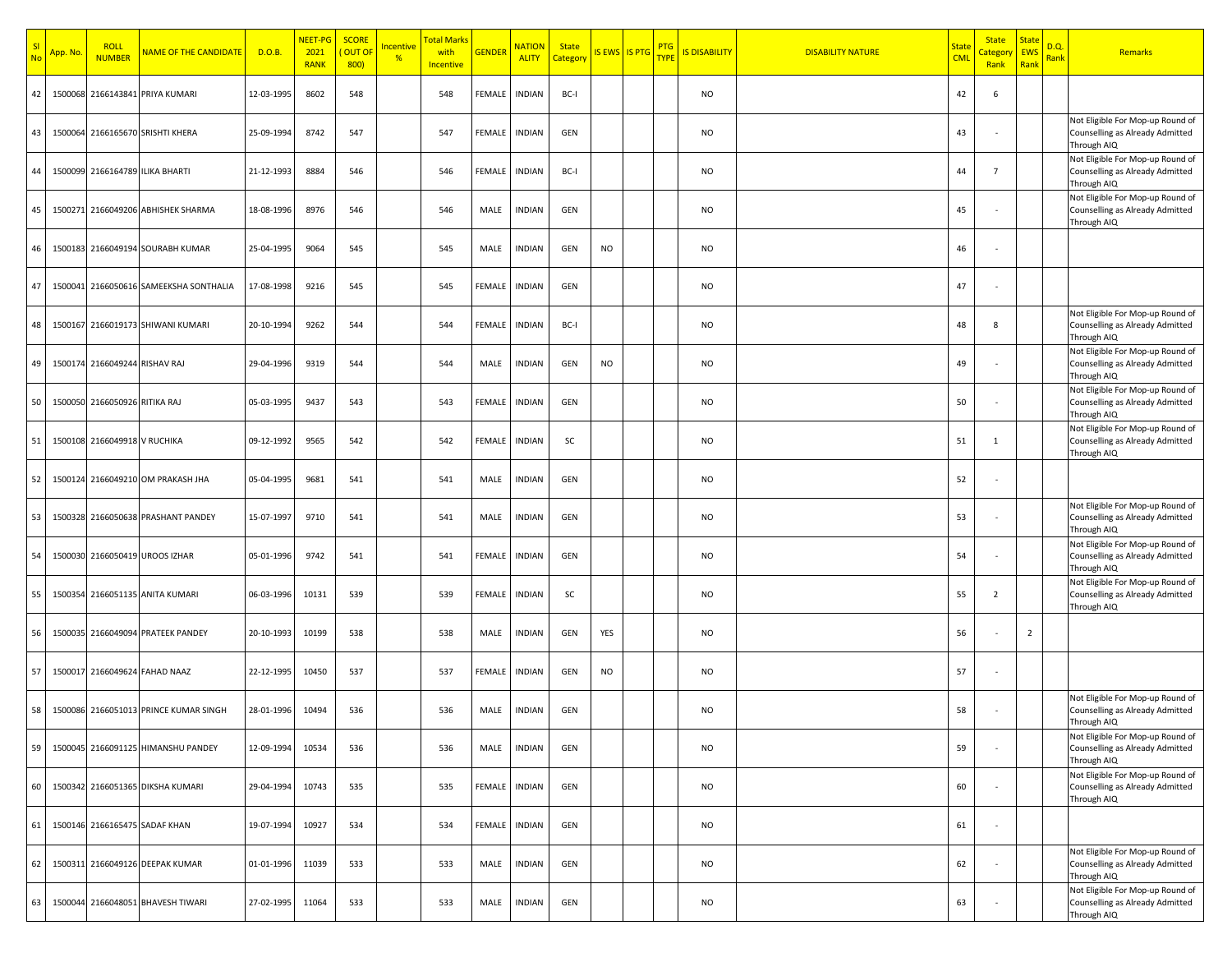| SI<br>No | App. No | <b>ROLL</b><br><b>NUMBER</b> | <b>NAME OF THE CANDIDATE</b>          | D.O.B.     | NEET-PG<br>2021<br><b>RANK</b> | <b>SCORE</b><br>OUT OF<br>800) | ncentive<br>$\frac{9}{6}$ | <mark>Total Mark</mark><br>with<br>Incentive | <b>GENDER</b> | <mark>NATION</mark><br><b>ALITY</b> | <b>State</b><br>Category |           | IS EWS IS PTG | <b>PTG</b><br><b>TYPE</b> | <b>IS DISABILITY</b> | <b>DISABILITY NATURE</b> | <u>State</u><br><b>CML</b> | <b>State</b><br><mark>Categor</mark><br>Rank | <b>State</b><br><b>EWS</b><br>Rank | D.Q.<br>Rank | <b>Remarks</b>                                                                     |
|----------|---------|------------------------------|---------------------------------------|------------|--------------------------------|--------------------------------|---------------------------|----------------------------------------------|---------------|-------------------------------------|--------------------------|-----------|---------------|---------------------------|----------------------|--------------------------|----------------------------|----------------------------------------------|------------------------------------|--------------|------------------------------------------------------------------------------------|
| 64       | 1500153 | 2166051164                   | <b>VIKAS ANAND</b>                    | 17-09-1991 | 11551                          | 530                            |                           | 530                                          | MALE          | <b>INDIAN</b>                       | GEN                      |           |               |                           | <b>NO</b>            |                          | 64                         |                                              |                                    |              | Not Eligible For Mop-up Round of<br>Counselling as Already Admitted<br>Through AIQ |
| 65       | 1500222 |                              | 2166050166 AKASH AMAN                 | 08-11-1992 | 11758                          | 529                            |                           | 529                                          | MALE          | <b>INDIAN</b>                       | GEN                      |           |               |                           | <b>NO</b>            |                          | 65                         |                                              |                                    |              |                                                                                    |
| 66       | 1500056 | 2166050165 KISHLAY           |                                       | 27-03-1995 | 12012                          | 527                            |                           | 527                                          | MALE          | <b>INDIAN</b>                       | GEN                      |           |               |                           | <b>NO</b>            |                          | 66                         |                                              |                                    |              |                                                                                    |
| 67       |         |                              | 1500109 2166050267 RANVIJAY KUMAR     | 09-09-1996 | 12092                          | 527                            |                           | 527                                          | MALE          | <b>INDIAN</b>                       | BC-I                     |           |               |                           | <b>NO</b>            |                          | 67                         | 9                                            |                                    |              |                                                                                    |
| 68       |         |                              | 1500136 2166049044 RESHMA YADAV       | 14-12-1995 | 12159                          | 527                            |                           | 527                                          | FEMALE        | <b>INDIAN</b>                       | GEN                      | <b>NO</b> |               |                           | <b>NO</b>            |                          | 68                         |                                              |                                    |              |                                                                                    |
| 69       |         |                              | 1500015 2166020952 RAJAN KUMAR MEHTA  | 15-05-1992 | 12171                          | 526                            |                           | 526                                          | MALE          | <b>INDIAN</b>                       | BC-II                    |           |               |                           | <b>NO</b>            |                          | 69                         | 6                                            |                                    |              |                                                                                    |
| 70       |         |                              | 1500240 2166049286 ABHIJEET ANAND     | 12-06-1992 | 12474                          | 525                            |                           | 525                                          | MALE          | <b>INDIAN</b>                       | GEN                      |           |               |                           | <b>NO</b>            |                          | 70                         |                                              |                                    |              | Not Eligible For Mop-up Round of<br>Counselling as Already Admitted<br>Through AIQ |
| 71       |         |                              | 1500115 2166022726 SHIVAM BARANWAL    | 20-01-1996 | 12601                          | 525                            |                           | 525                                          | MALE          | <b>INDIAN</b>                       | GEN                      |           |               |                           | <b>NO</b>            |                          | 71                         |                                              |                                    |              | Not Eligible For Mop-up Round of<br>Counselling as Already Admitted<br>Through AIQ |
| 72       |         |                              | 1500132 2166050678 MD TAUSIF ALAM     | 22-01-1994 | 12988                          | 522                            |                           | 522                                          | MALE          | INDIAN                              | BC-II                    |           |               |                           | NO                   |                          | 72                         | $\overline{7}$                               |                                    |              |                                                                                    |
| 73       |         |                              | 1500116 2166050494 PRIYA MISHRA       | 17-01-1995 | 13103                          | 521                            |                           | 521                                          | FEMALE        | <b>INDIAN</b>                       | GEN                      | YES       |               |                           | <b>NO</b>            |                          | 73                         |                                              | $\overline{\mathbf{3}}$            |              |                                                                                    |
| 74       | 150001  | 2166051234                   | PARIJAT MISHRA                        | 11-01-1996 | 13287                          | 521                            |                           | 521                                          | MALE          | <b>INDIAN</b>                       | GEN                      | <b>NO</b> |               |                           | <b>NO</b>            |                          | 74                         |                                              |                                    |              |                                                                                    |
| 75       |         | 1500106 2166050937 PRAGYA    |                                       | 06-03-1995 | 13457                          | 520                            |                           | 520                                          | FEMALE        | <b>INDIAN</b>                       | GEN                      | <b>NO</b> |               |                           | <b>NO</b>            |                          | 75                         |                                              |                                    |              |                                                                                    |
| 76       | 150027  |                              | 2166051097 ANUPRIYA KUMARI            | 15-08-1993 | 13678                          | 519                            |                           | 519                                          | FEMALE        | <b>INDIAN</b>                       | BC-II                    |           |               |                           | <b>NO</b>            |                          | 76                         | 8                                            |                                    |              | Not Eligible For Mop-up Round of<br>Counselling as Already Admitted<br>Through AIQ |
| 77       |         |                              | 1500246 2166049262 MAAHAM FATMA       | 19-08-1994 | 13823                          | 518                            |                           | 518                                          | FEMALE        | <b>INDIAN</b>                       | GEN                      |           |               |                           | <b>NO</b>            |                          | 77                         |                                              |                                    |              |                                                                                    |
| 78       | 1500227 |                              | 2166051242 SEEMA KUMARI               | 26-11-1995 | 13900                          | 517                            |                           | 517                                          | FEMALE        | <b>INDIAN</b>                       | GEN                      |           |               |                           | <b>NO</b>            |                          | 78                         |                                              |                                    |              |                                                                                    |
| 79       |         |                              | 1500352 2166048733 CH VIJAY MANOHAR   | 31-03-1996 | 13905                          | 517                            |                           | 517                                          | MALE          | <b>INDIAN</b>                       | GEN                      |           |               |                           | <b>NO</b>            |                          | 79                         |                                              |                                    |              | Not Eligible For Mop-up Round of<br>Counselling as Already Admitted<br>Through AIQ |
| 80       |         |                              | 1500069 2166050185 ABHISHEK KUMAR SAW | 23-09-1996 | 13919                          | 517                            |                           | 517                                          | MALE          | <b>INDIAN</b>                       | BC-I                     |           |               |                           | <b>NO</b>            |                          | 80                         | 10                                           |                                    |              |                                                                                    |
| 81       |         |                              | 1500169 2166051031 KRITIKA SRIVASTAVA | 25-05-1995 | 13956                          | 517                            |                           | 517                                          | FEMALE        | <b>INDIAN</b>                       | GEN                      | YES       |               |                           | <b>NO</b>            |                          | 81                         |                                              | $\overline{a}$                     |              |                                                                                    |
| 82       |         | 1500353 2166049010 ANSHU     |                                       | 09-10-1982 | 14045                          | 516                            |                           | 516                                          | FEMALE        | <b>INDIAN</b>                       | GEN                      | YES       |               |                           | <b>NO</b>            |                          | 82                         |                                              | 5 <sup>5</sup>                     |              | Not Eligible For Mop-up Round of<br>Counselling as Already Admitted<br>Through AIQ |
| 83       | 1500373 | 2166023093                   | KUMARI JAHNAVI                        | 10-03-1995 | 14164                          | 516                            |                           | 516                                          | FEMALE        | <b>INDIAN</b>                       | GEN                      |           |               |                           | <b>NO</b>            |                          | 83                         |                                              |                                    |              | Not Eligible For Mop-up Round of<br>Counselling as Already Admitted<br>Through AIQ |
| 84       | 1500323 |                              | 2166049156 VIKASH KUMAR               | 25-08-1991 | 14241                          | 515                            |                           | 515                                          | MALE          | <b>INDIAN</b>                       | BC-I                     |           |               |                           | <b>NO</b>            |                          | 84                         | 11                                           |                                    |              |                                                                                    |
| 85       | 150008  |                              | 2166050613 RAKESH RANJAN              | 25-05-1993 | 14249                          | 515                            |                           | 515                                          | MALE          | <b>INDIAN</b>                       | BC-II                    |           |               |                           | NO                   |                          | 85                         | 9                                            |                                    |              | Not Eligible For Mop-up Round of<br>Counselling as Already Admitted<br>Through AIQ |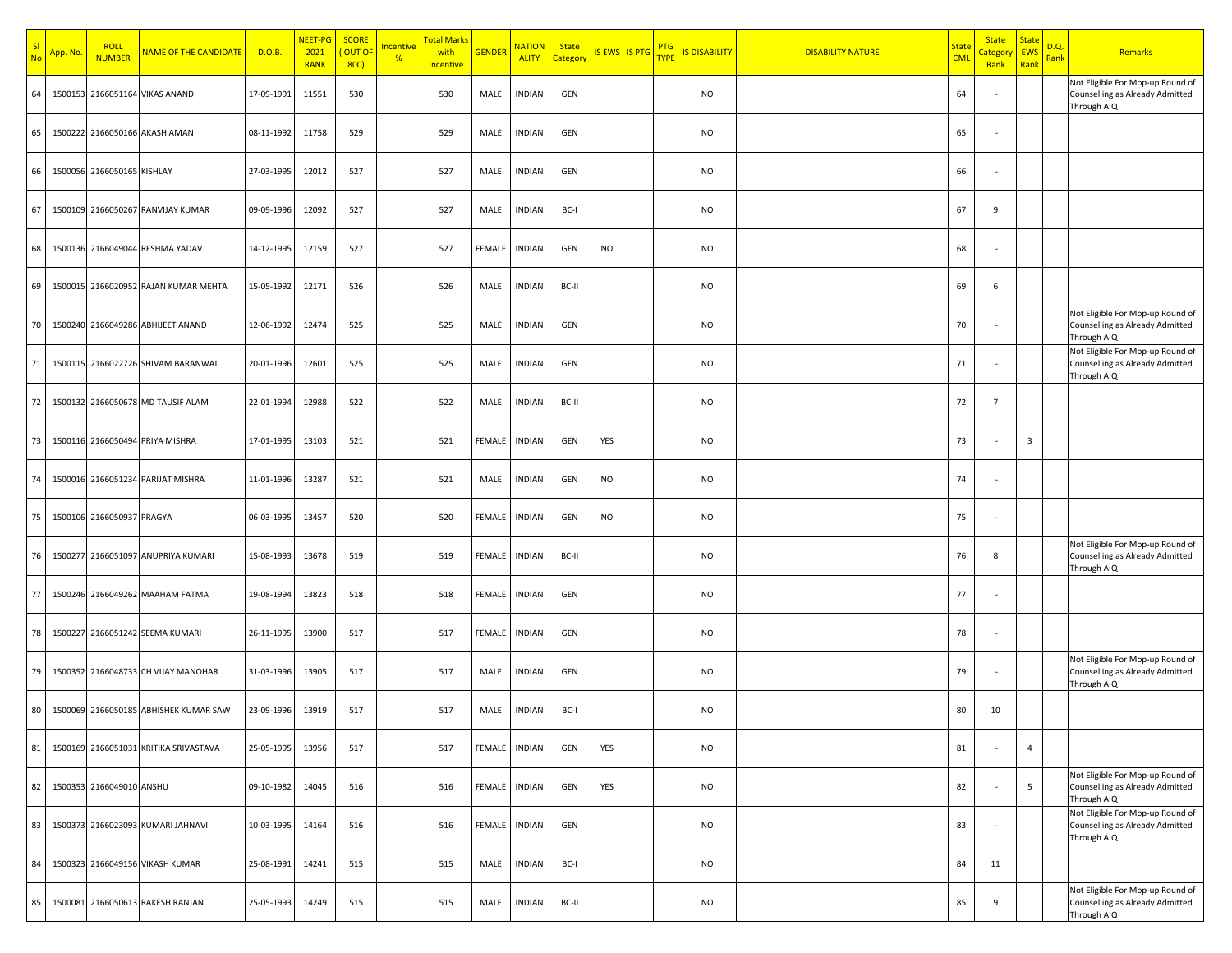| SI<br>No | App. No. | <b>ROLL</b><br><b>NUMBER</b> | <b>NAME OF THE CANDIDATE</b>                        | D.O.B.     | NEET-PG<br>2021<br><b>RANK</b> | <b>SCORE</b><br><mark>( OUT OF</mark><br>800 | Incentive<br>$\frac{9}{6}$ | <mark>Total Marks</mark><br>with<br>Incentive | <b>GENDER</b> | <b>NATION</b><br><b>ALITY</b> | <b>State</b><br><mark>Category</mark> | IS EWS IS PTG PTG |           | <b>IS DISABILITY</b> | <b>DISABILITY NATURE</b> | <b>State</b><br><b>CML</b> | <b>State</b><br><u>Categor</u><br>Rank | <b>State</b><br><b>EWS</b><br>Rank | <u>D.Q.</u><br><mark>Rank</mark> | Remarks                                                                            |
|----------|----------|------------------------------|-----------------------------------------------------|------------|--------------------------------|----------------------------------------------|----------------------------|-----------------------------------------------|---------------|-------------------------------|---------------------------------------|-------------------|-----------|----------------------|--------------------------|----------------------------|----------------------------------------|------------------------------------|----------------------------------|------------------------------------------------------------------------------------|
| 86       |          |                              | 1500147 2166051241 SAURABH KUMAR                    | 09-02-1996 | 14290                          | 515                                          |                            | 515                                           | MALE          | <b>INDIAN</b>                 | BC-I                                  |                   |           | <b>NO</b>            |                          | 86                         | 12                                     |                                    |                                  |                                                                                    |
| 87       |          | 1500052 2166050632 SHREYA    |                                                     | 15-10-1997 | 14330                          | 515                                          |                            | 515                                           | FEMALE        | <b>INDIAN</b>                 | BC-II                                 |                   |           | <b>NO</b>            |                          | 87                         | 10                                     |                                    |                                  |                                                                                    |
| 88       |          |                              | 1500042 2166050067 KUMARI PRIYANKA VERMA 10-04-1996 |            | 14487                          | 515                                          |                            | 515                                           | FEMALE        | <b>INDIAN</b>                 | BC-II                                 |                   |           | <b>NO</b>            |                          | 88                         | 11                                     |                                    |                                  | Not Eligible For Mop-up Round of<br>Counselling as Already Admitted<br>Through AIQ |
| 89       |          |                              | 1500208 2166165556 RISHAV BAJAJ                     | 10-03-1995 | 14946                          | 512                                          |                            | 512                                           | MALE          | INDIAN                        | GEN                                   |                   |           | <b>NO</b>            |                          | 89                         |                                        |                                    |                                  |                                                                                    |
| 90       |          |                              | 1500133 2166050490 PANKAJ KUMAR                     | 05-10-1994 | 15013                          | 511                                          |                            | 511                                           | MALE          | <b>INDIAN</b>                 | GEN                                   | YES               |           | <b>NO</b>            |                          | 90                         |                                        | 6                                  |                                  |                                                                                    |
| 91       |          |                              | 1500157 2166050794 SUNANDA KUMARI                   | 20-04-1994 | 15061                          | 511                                          |                            | 511                                           | FEMALE        | <b>INDIAN</b>                 | BC-I                                  |                   |           | <b>NO</b>            |                          | 91                         | 13                                     |                                    |                                  | Not Eligible For Mop-up Round of<br>Counselling as Already Admitted<br>Through AIQ |
| 92       |          |                              | 1500252 2166050209 JAINESH TOPPO                    | 18-02-1996 | 15085                          | 511                                          |                            | 511                                           | FEMALE        | <b>INDIAN</b>                 | ST                                    |                   | <b>NO</b> | <b>NO</b>            |                          | 92                         | 1                                      |                                    |                                  |                                                                                    |
| 93       |          |                              | 1500215 2166050172 AMISHA DEEP                      | 11-10-1997 | 15291                          | 510                                          |                            | 510                                           | FEMALE        | <b>INDIAN</b>                 | GEN                                   |                   |           | <b>NO</b>            |                          | 93                         |                                        |                                    |                                  |                                                                                    |
| 94       |          |                              | 1500162 2166050485 ANSHU JAMAIYAR                   | 16-12-1961 | 47973                          | 392                                          | 30%                        | 509.6                                         | MALE          | <b>INDIAN</b>                 | GEN                                   |                   |           | <b>NO</b>            |                          | 94                         |                                        |                                    |                                  |                                                                                    |
| 95       |          |                              | 1500228 2166048726 BANI BINAYAK                     | 27-06-1994 | 15540                          | 509                                          |                            | 509                                           | <b>FEMALE</b> | <b>INDIAN</b>                 | GEN                                   | <b>NO</b>         |           | <b>NO</b>            |                          | 95                         |                                        |                                    |                                  |                                                                                    |
| 96       |          |                              | 1500026 2166049423 VIMAL KUMAR                      | 01-09-1988 | 15636                          | 508                                          |                            | 508                                           | MALE          | <b>INDIAN</b>                 | GEN                                   | YES               |           | <b>NO</b>            |                          | 96                         |                                        | $\overline{7}$                     |                                  |                                                                                    |
| 97       |          |                              | 1500172 2166050915 MOHIT MISHRA                     | 22-01-1995 | 16283                          | 505                                          |                            | 505                                           | MALE          | <b>INDIAN</b>                 | GEN                                   |                   |           | <b>NO</b>            |                          | 97                         |                                        |                                    |                                  |                                                                                    |
| 98       |          |                              | 1500049 2166050153 KAJAL KESHRI                     | 31-03-1996 | 16540                          | 505                                          |                            | 505                                           | FEMALE        | <b>INDIAN</b>                 | BC-II                                 |                   |           | <b>NO</b>            |                          | 98                         | 12                                     |                                    |                                  |                                                                                    |
| 99       |          |                              | 1500276 2166163182 DILEEP KUMAR YADAV               | 15-07-1991 | 16551                          | 504                                          |                            | 504                                           | MALE          | <b>INDIAN</b>                 | GEN                                   |                   |           | <b>NO</b>            |                          | 99                         |                                        |                                    |                                  |                                                                                    |
| 100      |          |                              | 1500213 2166050635 SHASWAT MAYANK                   | 07-01-1998 | 16616                          | 504                                          |                            | 504                                           | MALE          | <b>INDIAN</b>                 | GEN                                   |                   |           | <b>NO</b>            |                          | 100                        |                                        |                                    |                                  |                                                                                    |
| 101      |          | 1500225 2166049186 SHREE RAM |                                                     | 15-02-1992 | 16623                          | 504                                          |                            | 504                                           | MALE          | <b>INDIAN</b>                 | GEN                                   |                   |           | NO                   |                          | 101                        |                                        |                                    |                                  | Not Eligible For Mop-up Round of<br>Counselling as Already Admitted<br>Through AIQ |
| 102      |          |                              | 1500364 2166174750 ARCHANA SINGH                    | 18-08-1992 | 16626                          | 504                                          |                            | 504                                           | FEMALE        | <b>INDIAN</b>                 | GEN                                   | YES               |           | <b>NO</b>            |                          | 102                        |                                        | 8                                  |                                  |                                                                                    |
| 103      |          |                              | 1500226 2166050106 RASHMI YADAV                     | 27-08-1997 | 16928                          | 503                                          |                            | 503                                           | FEMALE        | <b>INDIAN</b>                 | GEN                                   |                   |           | <b>NO</b>            |                          | 103                        |                                        |                                    |                                  |                                                                                    |
| 104      |          |                              | 1500200 2166050484 KAUSHAL KISHORE                  | 31-01-1994 | 17078                          | 502                                          |                            | 502                                           | MALE          | <b>INDIAN</b>                 | GEN                                   |                   |           | <b>NO</b>            |                          | 104                        |                                        |                                    |                                  | Not Eligible For Mop-up Round of<br>Counselling as Already Admitted<br>Through AIQ |
| 105      |          |                              | 1500382 2166164501 SAURABH SHUKLA                   | 20-01-1995 | 17198                          | 501                                          |                            | 501                                           | MALE          | <b>INDIAN</b>                 | GEN                                   |                   |           | <b>NO</b>            |                          | 105                        |                                        |                                    |                                  |                                                                                    |
| 106      |          |                              | 1500131 2166049223 NATASA SAGAR                     | 08-01-1997 | 17229                          | 501                                          |                            | 501                                           | FEMALE        | INDIAN                        | BC-I                                  |                   |           | <b>NO</b>            |                          | 106                        | 14                                     |                                    |                                  |                                                                                    |
| 107      |          |                              | 1500241 2166051125 SRISHTI DARAD                    | 05-07-1993 | 17297                          | 501                                          |                            | 501                                           | FEMALE        | INDIAN                        | GEN                                   | YES               |           | NO                   |                          | 107                        |                                        | $9\,$                              |                                  |                                                                                    |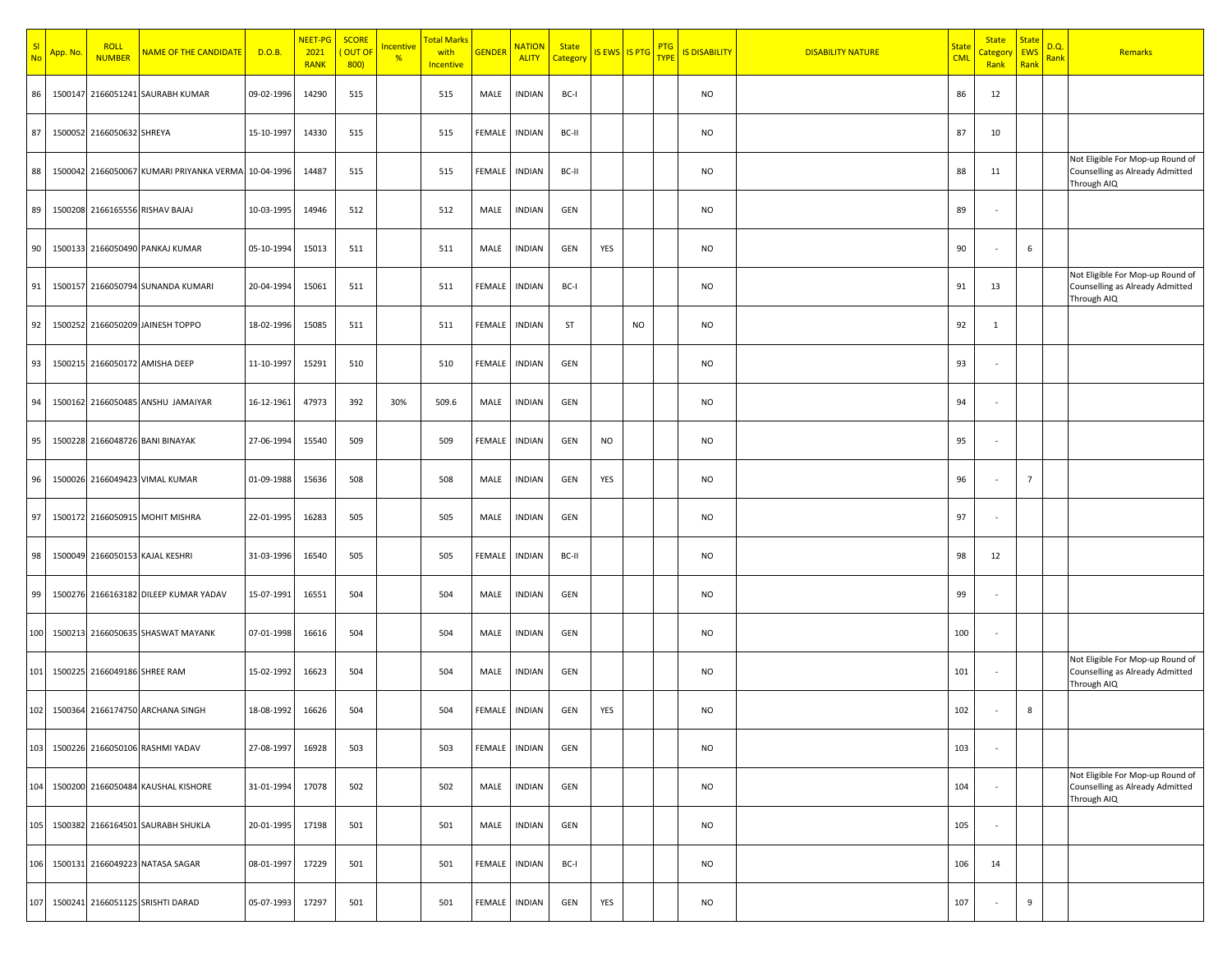| SI<br><b>No</b> | App. No | <b>ROLL</b><br><b>NUMBER</b>     | NAME OF THE CANDIDATE                  | D.O.B.     | NEET-PG<br>2021<br><b>RANK</b> | <b>SCORE</b><br>OUT OF<br>800 | <b>Incentive</b><br>$\frac{9}{6}$ | <mark>Total Marks</mark><br>with<br><b>Incentive</b> | <b>GENDER</b> | <b>NATION</b><br><b>ALITY</b> | <b>State</b><br>Categon | IS EWS IS PTG | <b>PTG</b><br><b>TYPE</b> | <b>IS DISABILITY</b> | <b>DISABILITY NATURE</b>                                                                                                   | <b>State</b><br><b>CML</b> | <b>State</b><br><mark>Categor</mark><br>Rank | <b>State</b><br><b>EWS</b><br>Rank | D.Q.<br><b>Rank</b> | Remarks                                                                            |
|-----------------|---------|----------------------------------|----------------------------------------|------------|--------------------------------|-------------------------------|-----------------------------------|------------------------------------------------------|---------------|-------------------------------|-------------------------|---------------|---------------------------|----------------------|----------------------------------------------------------------------------------------------------------------------------|----------------------------|----------------------------------------------|------------------------------------|---------------------|------------------------------------------------------------------------------------|
| 108             |         | 1500100 2166049570               | POONAM KUMARI<br>PRAJAPATI             | 22-05-1995 | 17327                          | 501                           |                                   | 501                                                  | FEMALE        | <b>INDIAN</b>                 | BC-I                    |               |                           | <b>NO</b>            |                                                                                                                            | 108                        | 15                                           |                                    |                     |                                                                                    |
| 109             |         |                                  | 1500218 2166050342 ANWESHA DUTTA       | 28-07-1997 | 17525                          | 500                           |                                   | 500                                                  | FEMALE        | <b>INDIAN</b>                 | GEN                     | <b>NO</b>     |                           | <b>NO</b>            |                                                                                                                            | 109                        |                                              |                                    |                     |                                                                                    |
| 110             |         | 1500194 2166050629 VATSALA       |                                        | 20-05-1993 | 17586                          | 500                           |                                   | 500                                                  | FEMALE        | <b>INDIAN</b>                 | GEN                     |               |                           | <b>NO</b>            |                                                                                                                            | 110                        |                                              |                                    |                     | Not Eligible For Mop-up Round of<br>Counselling as Already Admitted<br>Through AIQ |
| 111             |         |                                  | 1500155 2166049784 HITESH KUMAR        | 09-07-1993 | 17587                          | 500                           |                                   | 500                                                  | MALE          | <b>INDIAN</b>                 | SC                      |               |                           | <b>NO</b>            |                                                                                                                            | 111                        | 3                                            |                                    |                     |                                                                                    |
|                 |         |                                  | 112 1500027 2166021338 DIKSHAMANI      | 07-02-1995 | 17624                          | 500                           |                                   | 500                                                  | FEMALE        | <b>INDIAN</b>                 | GEN                     | <b>NO</b>     |                           | <b>NO</b>            |                                                                                                                            | 112                        |                                              |                                    |                     |                                                                                    |
|                 |         |                                  | 113 1500160 2166050768 YASH RAJ SINGH  | 11-06-1995 | 17919                          | 498                           |                                   | 498                                                  | MALE          | <b>INDIAN</b>                 | GEN                     | <b>NO</b>     |                           | <b>NO</b>            |                                                                                                                            | 113                        |                                              |                                    |                     |                                                                                    |
|                 |         |                                  | 114 1500144 2166050532 ADARSH NARAYAN  | 12-04-1994 | 18063                          | 497                           |                                   | 497                                                  | MALE          | <b>INDIAN</b>                 | GEN                     | <b>NO</b>     |                           | <b>NO</b>            |                                                                                                                            | 114                        |                                              |                                    |                     |                                                                                    |
| 115             |         |                                  | 1500365 2166023756 RAJAT KUMAR         | 10-06-1990 | 18251                          | 496                           |                                   | 496                                                  | MALE          | <b>INDIAN</b>                 | GEN                     |               |                           | <b>NO</b>            |                                                                                                                            | 115                        |                                              |                                    |                     |                                                                                    |
| 116             |         |                                  | 1500350 2166050688 ZEBA PERWEEN        | 19-08-1993 | 18487                          | 495                           |                                   | 495                                                  | FEMALE        | <b>INDIAN</b>                 | BC-I                    |               |                           | <b>NO</b>            |                                                                                                                            | 116                        | 16                                           |                                    |                     |                                                                                    |
| 117             |         |                                  | 1500023 2166049933 MATSYANGNA SINGH    | 17-04-1997 | 18924                          | 494                           |                                   | 494                                                  | FEMALE        | <b>INDIAN</b>                 | GEN                     |               |                           | YES                  | C-LOCOMOTOR DISABILITY INCLUDING CEREBRAL<br>PALSY, LEPROSY CURED, DWARFISM, ACID ATTACK<br>VICTIMS AND MUSCULAR DYSTROPHY | 117                        |                                              |                                    | 1                   | Not Eligible For Mop-up Round of<br>Counselling as Already Admitted<br>Through AIQ |
| 118             |         |                                  | 1500296 2166050486 KSHITIJ SAURABH     | 06-11-1995 | 19100                          | 493                           |                                   | 493                                                  | MALE          | <b>INDIAN</b>                 | SC                      |               |                           | <b>NO</b>            |                                                                                                                            | 118                        | $\overline{4}$                               |                                    |                     | Not Eligible For Mop-up Round of<br>Counselling as Already Admitted<br>Through AIQ |
| 119             |         |                                  | 1500008 2166049597 AMAN KUMAR          | 11-11-1994 | 19314                          | 492                           |                                   | 492                                                  | MALE          | <b>INDIAN</b>                 | GEN                     |               |                           | <b>NO</b>            |                                                                                                                            | 119                        |                                              |                                    |                     |                                                                                    |
| 120             |         |                                  | 1500012 2166049374 DEEPAK KUMAR        | 13-06-1995 | 19615                          | 490                           |                                   | 490                                                  | MALE          | <b>INDIAN</b>                 | BC-II                   |               |                           | <b>NO</b>            |                                                                                                                            | 120                        | 13                                           |                                    |                     | Not Eligible For Mop-up Round of<br>Counselling as Already Admitted<br>Through AIQ |
| 121             |         |                                  | 1500355 2166020397 PRITI KUMARI        | 31-12-1986 | 19868                          | 490                           |                                   | 490                                                  | FEMALE        | <b>INDIAN</b>                 | GEN                     |               |                           | <b>NO</b>            |                                                                                                                            | 121                        |                                              |                                    |                     |                                                                                    |
| 122             |         |                                  | 1500396 2166050896 ASHWIN KUMAR        | 10-09-1991 | 19877                          | 489                           |                                   | 489                                                  | MALE          | <b>INDIAN</b>                 | GEN                     |               |                           | <b>NO</b>            |                                                                                                                            | 122                        |                                              |                                    |                     | Not Eligible For Mop-up Round of<br>Counselling as Already Admitted<br>Through AIQ |
| 123             |         |                                  | 1500126 2166051366 MONIKA VERMA        | 18-05-1996 | 20153                          | 488                           |                                   | 488                                                  | FEMALE        | <b>INDIAN</b>                 | BC-II                   |               |                           | <b>NO</b>            |                                                                                                                            | 123                        | 14                                           |                                    |                     |                                                                                    |
|                 |         |                                  | 124 1500356 2166049480 ARVIND MAHTO    | 07-01-1980 | 20176                          | 488                           |                                   | 488                                                  | MALE          | <b>INDIAN</b>                 | BC-I                    |               |                           | <b>NO</b>            |                                                                                                                            | 124                        | 17                                           |                                    |                     |                                                                                    |
| 125             |         |                                  | 1500097 2166051083 SHILPY KAJAL        | 11-11-1993 | 20224                          | 488                           |                                   | 488                                                  | FEMALE        | <b>INDIAN</b>                 | BC-II                   |               |                           | <b>NO</b>            |                                                                                                                            | 125                        | 15                                           |                                    |                     | Not Eligible For Mop-up Round of<br>Counselling as Already Admitted<br>Through AIQ |
|                 |         | 126 1500094 2166050924 PRIYA RAJ |                                        | 14-03-1995 | 20448                          | 487                           |                                   | 487                                                  | FEMALE        | <b>INDIAN</b>                 | BC-I                    |               |                           | <b>NO</b>            |                                                                                                                            | 126                        | 18                                           |                                    |                     |                                                                                    |
| 127             |         | 1500130 2166048911 STUTY         |                                        | 28-12-1998 | 21285                          | 483                           |                                   | 483                                                  | FEMALE        | <b>INDIAN</b>                 | GEN                     |               |                           | <b>NO</b>            |                                                                                                                            | 127                        | $\overline{\phantom{a}}$                     |                                    |                     |                                                                                    |
| 128             |         |                                  | 1500096 2166049135 MUKLESH KUMAR MEHTA | 17-02-1995 | 21308                          | 483                           |                                   | 483                                                  | MALE          | <b>INDIAN</b>                 | BC-II                   |               |                           | <b>NO</b>            |                                                                                                                            | 128                        | 16                                           |                                    |                     |                                                                                    |
|                 |         | 129 1500266 2166163139           | <b>SANJAY KUMAR</b><br>PRAJAPATI       | 05-07-1993 | 21582                          | 482                           |                                   | 482                                                  | MALE          | <b>INDIAN</b>                 | BC-I                    |               |                           | NO                   |                                                                                                                            | 129                        | 19                                           |                                    |                     |                                                                                    |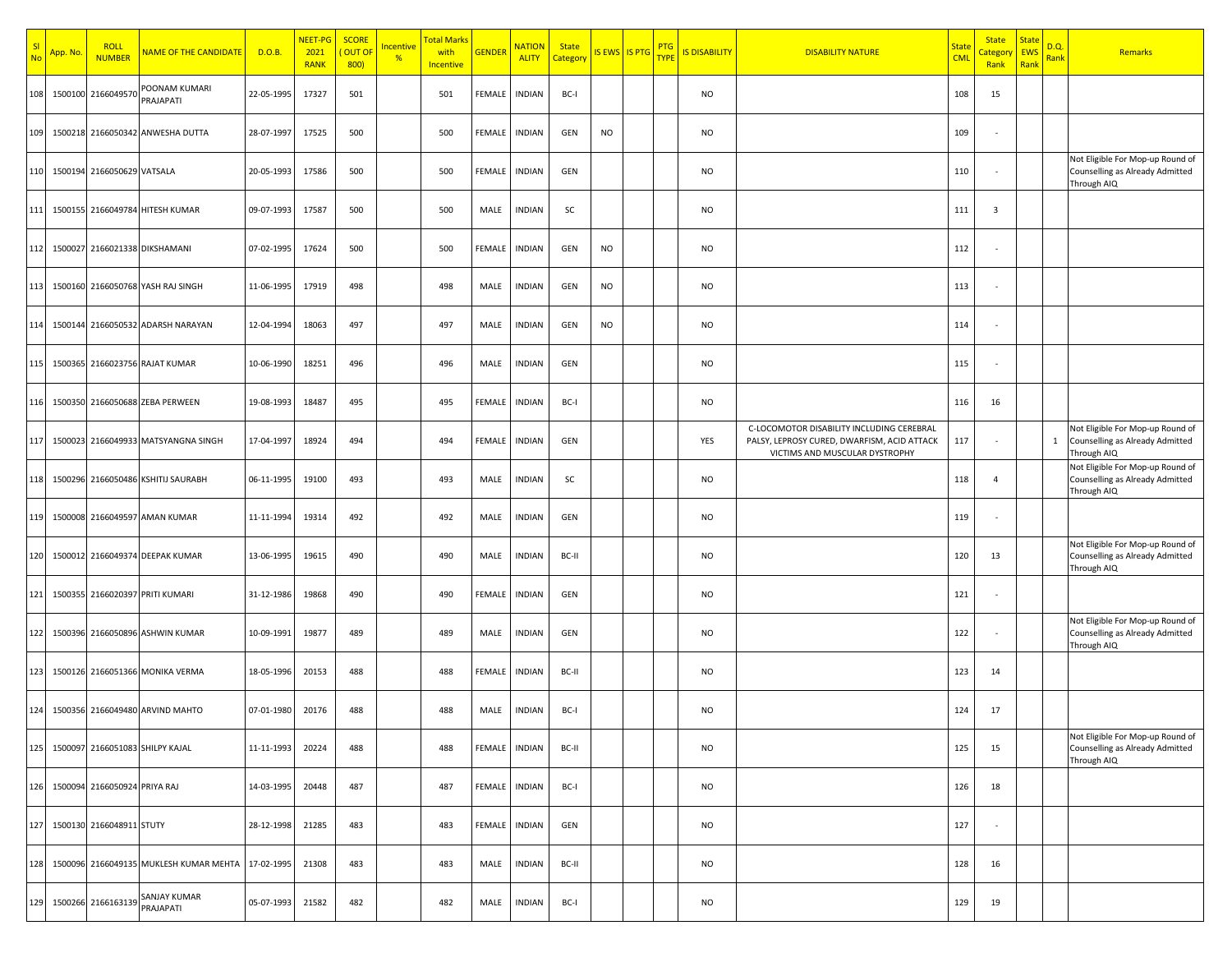| SI<br><b>No</b> | <mark>App. No</mark> | <b>ROLL</b><br><b>NUMBER</b>  | <b>NAME OF THE CANDIDATE</b>           | D.O.B.     | NEET-PG<br>2021<br><b>RANK</b> | <b>SCORE</b><br><mark>( OUT OF</mark><br>800 | <b>Incentive</b><br>$\frac{9}{6}$ | <mark>Total Marks</mark><br>with<br>Incentive | <b>GENDER</b> | <b>NATION</b><br><b>ALITY</b> | <b>State</b><br>Category | IS EWS IS PTG PTG |           | <b>IS DISABILITY</b> | <b>DISABILITY NATURE</b> | <b>State</b><br><b>CML</b> | <b>State</b><br><mark>Category</mark><br>Rank | <b>State</b><br><b>EWS</b><br>Rank | D.Q.<br><b>Rank</b> | Remarks                                                                            |
|-----------------|----------------------|-------------------------------|----------------------------------------|------------|--------------------------------|----------------------------------------------|-----------------------------------|-----------------------------------------------|---------------|-------------------------------|--------------------------|-------------------|-----------|----------------------|--------------------------|----------------------------|-----------------------------------------------|------------------------------------|---------------------|------------------------------------------------------------------------------------|
| 130             |                      |                               | 1500403 2166169688 SHIKHA SINGH        | 12-01-1987 | 22162                          | 480                                          |                                   | 480                                           | FEMALE        |                               | GEN                      |                   |           | <b>NO</b>            |                          | 130                        |                                               |                                    |                     |                                                                                    |
| 131             |                      |                               | 1500205 2166049072 AISHWARYA BHUSHAN   | 05-06-1994 | 22183                          | 480                                          |                                   | 480                                           | <b>FEMALE</b> | <b>INDIAN</b>                 | GEN                      | <b>NO</b>         |           | <b>NO</b>            |                          | 131                        |                                               |                                    |                     | Not Eligible For Mop-up Round of<br>Counselling as Already Admitted<br>Through AIQ |
| 132             |                      |                               | 1500048 2166050030 ANCHAL KUJUR        | 02-07-1997 | 22291                          | 479                                          |                                   | 479                                           | FEMALE        | <b>INDIAN</b>                 | ST                       |                   | <b>NO</b> | <b>NO</b>            |                          | 132                        | $\overline{2}$                                |                                    |                     | Not Eligible For Mop-up Round of<br>Counselling as Already Admitted<br>Through AIQ |
| 133             |                      |                               | 1500378 2166051353 AMIT NISHANT        | 08-08-1995 | 34011                          | 435                                          | 10%                               | 478.5                                         | MALE          | <b>INDIAN</b>                 | GEN                      | <b>NO</b>         |           | <b>NO</b>            |                          | 133                        |                                               |                                    |                     |                                                                                    |
| 134             |                      |                               | 1500199 2166111394 SOURAV KUMAR SHARMA | 03-06-1991 | 22382                          | 478                                          |                                   | 478                                           | MALE          | <b>INDIAN</b>                 | GEN                      | YES               |           | <b>NO</b>            |                          | 134                        |                                               | 10                                 |                     |                                                                                    |
| 135             |                      | 1500135 2166048729 ANSHU      |                                        | 23-09-1995 | 22516                          | 478                                          |                                   | 478                                           | FEMALE        | <b>INDIAN</b>                 | GEN                      | <b>NO</b>         |           | <b>NO</b>            |                          | 135                        |                                               |                                    |                     |                                                                                    |
| 136             |                      |                               | 1500237 2166050290 NEETU KUMARI        | 10-01-1996 | 22593                          | 478                                          |                                   | 478                                           | FEMALE        | <b>INDIAN</b>                 | BC-II                    |                   |           | <b>NO</b>            |                          | 136                        | 17                                            |                                    |                     |                                                                                    |
| 137             |                      |                               | 1500040 2166050993 NUTAN LEYANGI       | 18-06-1994 | 22867                          | 476                                          |                                   | 476                                           | FEMALE        | <b>INDIAN</b>                 | <b>ST</b>                |                   | <b>NO</b> | <b>NO</b>            |                          | 137                        | 3                                             |                                    |                     | Not Eligible For Mop-up Round of<br>Counselling as Already Admitted<br>Through AIQ |
| 138             |                      |                               | 1500260 2166049329 SADAF NAUSHEEN      | 27-02-1993 | 23217                          | 475                                          |                                   | 475                                           | FEMALE        | <b>INDIAN</b>                 | GEN                      |                   |           | <b>NO</b>            |                          | 138                        |                                               |                                    |                     |                                                                                    |
| 139             |                      |                               | 1500072 2166165842 NALINI SINGH        | 27-09-1995 | 23243                          | 475                                          |                                   | 475                                           | <b>FEMALE</b> | <b>INDIAN</b>                 | GEN                      | <b>NO</b>         |           | <b>NO</b>            |                          | 139                        |                                               |                                    |                     |                                                                                    |
| 140             |                      | 1500171 2166049615 ADA NAJAFI |                                        | 26-09-1992 | 23276                          | 475                                          |                                   | 475                                           | FEMALE        | <b>INDIAN</b>                 | GEN                      | <b>NO</b>         |           | <b>NO</b>            |                          | 140                        |                                               |                                    |                     |                                                                                    |
| 141             |                      |                               | 1500043 2166050721 RISHAV ANAND        | 07-08-1994 | 23906                          | 472                                          |                                   | 472                                           | MALE          | <b>INDIAN</b>                 | BC-II                    |                   |           | <b>NO</b>            |                          | 141                        | 18                                            |                                    |                     |                                                                                    |
| 142             |                      |                               | 1500348 2166051230 RISHABH SINGH       | 28-10-1994 | 24143                          | 471                                          |                                   | 471                                           | MALE          | <b>INDIAN</b>                 | GEN                      |                   |           | <b>NO</b>            |                          | 142                        |                                               |                                    |                     |                                                                                    |
| 143             |                      |                               | 1500249 2166050829 ABHISHEK KUMAR      | 25-10-1995 | 24157                          | 471                                          |                                   | 471                                           | MALE          | <b>INDIAN</b>                 | <b>ST</b>                |                   | <b>NO</b> | <b>NO</b>            |                          | 143                        | $\overline{4}$                                |                                    |                     |                                                                                    |
| 144             |                      |                               | 1500202 2166051404 MANTU KUMAR         | 01-02-1996 | 24395                          | 470                                          |                                   | 470                                           | MALE          | <b>INDIAN</b>                 | BC-II                    |                   |           | <b>NO</b>            |                          | 144                        | 19                                            |                                    |                     |                                                                                    |
| 145             |                      |                               | 1500212 2166023933 PURNIMA KUMARI      | 05-03-1990 | 24725                          | 469                                          |                                   | 469                                           | FEMALE        | <b>INDIAN</b>                 | GEN                      |                   |           | <b>NO</b>            |                          | 145                        |                                               |                                    |                     |                                                                                    |
| 146             |                      |                               | 1500193 2166050501 BABLU KUMAR         | 25-12-1986 | 48617                          | 390                                          | 20%                               | 468                                           | MALE          | <b>INDIAN</b>                 | SC                       |                   |           | <b>NO</b>            |                          | 146                        | 5                                             |                                    |                     |                                                                                    |
| 147             |                      |                               | 1500187 2166050969 APURVA CHATTERJEE   | 10-08-1995 | 25138                          | 467                                          |                                   | 467                                           | MALE          | <b>INDIAN</b>                 | GEN                      |                   |           | <b>NO</b>            |                          | 147                        |                                               |                                    |                     | Not Eligible For Mop-up Round of<br>Counselling as Already Admitted<br>Through AIQ |
| 148             |                      |                               | 1500280 2166021593 SUPRIYA BHARTI      | 10-02-1996 | 25208                          | 467                                          |                                   | 467                                           | FEMALE        | <b>INDIAN</b>                 | GEN                      |                   |           | <b>NO</b>            |                          | 148                        | $\overline{\phantom{a}}$                      |                                    |                     |                                                                                    |
| 149             | 1500221              |                               | 2166020551 KAMAL KISHLAYA              | 01-09-1989 | 25616                          | 465                                          |                                   | 465                                           | MALE          | <b>INDIAN</b>                 | GEN                      |                   |           | <b>NO</b>            |                          | 149                        |                                               |                                    |                     | Not Eligible For Mop-up Round of<br>Counselling as Already Admitted<br>Through AIQ |
| 150             | 1500120              |                               | 2166050869 ADITI KASHYAP               | 14-08-1996 | 26004                          | 464                                          |                                   | 464                                           | FEMALE        | <b>INDIAN</b>                 | GEN                      |                   |           | <b>NO</b>            |                          | 150                        |                                               |                                    |                     |                                                                                    |
| 151             | 1500075              |                               | 2166022829 RASHMI RATI                 | 18-10-1991 | 26387                          | 463                                          |                                   | 463                                           | FEMALE        | <b>INDIAN</b>                 | BC-I                     |                   |           | <b>NO</b>            |                          | 151                        | 20                                            |                                    |                     | Not Eligible For Mop-up Round of<br>Counselling as Already Admitted<br>Through AIQ |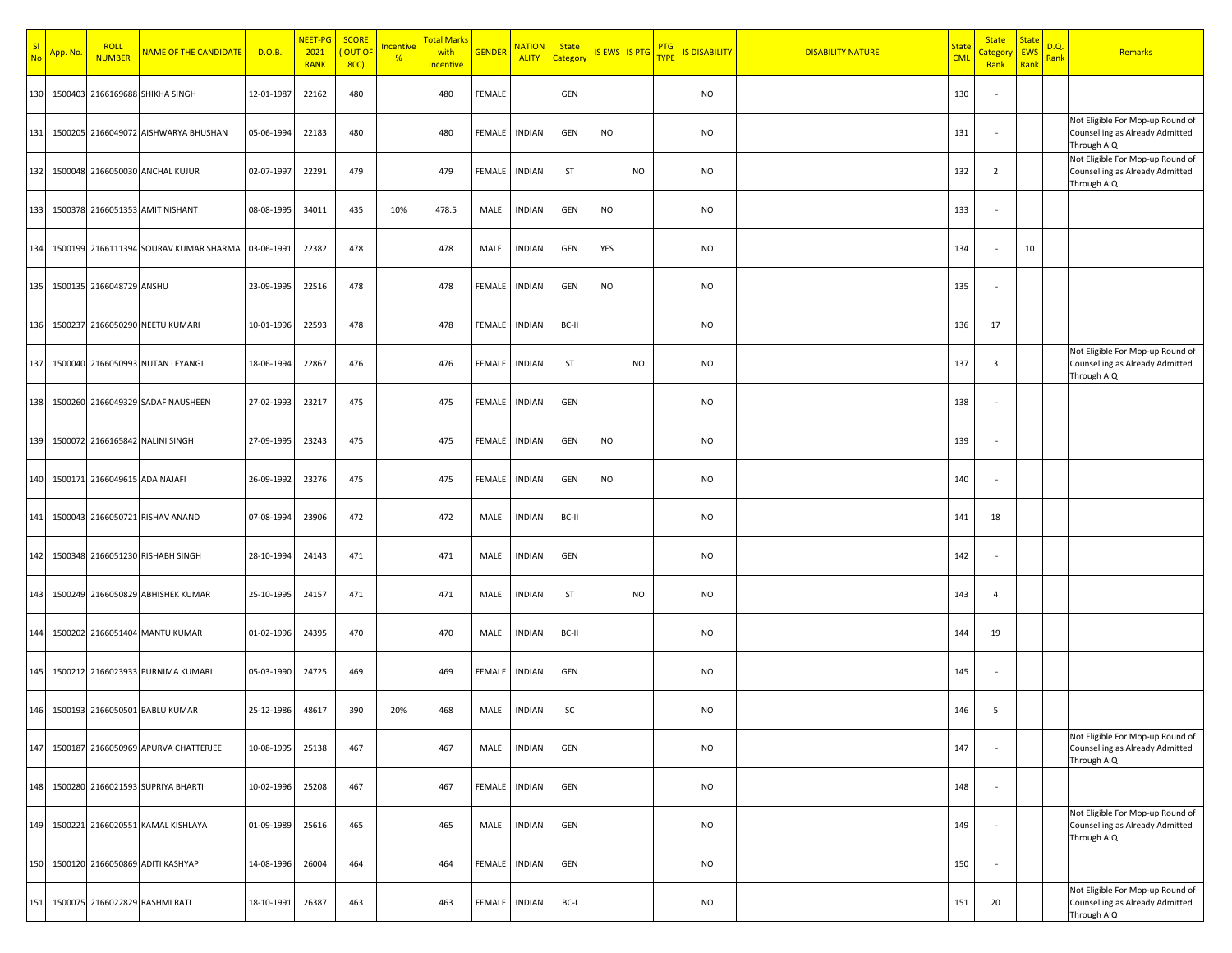| SI<br><b>No</b> | App. No. | <b>ROLL</b><br><b>NUMBER</b>  | NAME OF THE CANDIDATE                              | D.O.B.     | NEET-PG<br>2021<br><b>RANK</b> | <b>SCORE</b><br><mark>( OUT OF</mark><br>800 | <b>Incentive</b><br>$\frac{9}{6}$ | <mark>Total Marks</mark><br>with<br><b>Incentive</b> | <b>GENDER</b> | <b>NATION</b><br><b>ALITY</b> | <b>State</b><br>Category | IS EWS IS PTG |           | <b>PTG</b><br><b>TYPE</b> | <b>IS DISABILITY</b> | <b>DISABILITY NATURE</b> | <mark>State</mark><br><b>CML</b> | <b>State</b><br><mark>Categor</mark> y<br>Rank | <b>State</b><br>EWS<br>Rank | D.Q.<br><mark>Rank</mark> | Remarks                                                                            |
|-----------------|----------|-------------------------------|----------------------------------------------------|------------|--------------------------------|----------------------------------------------|-----------------------------------|------------------------------------------------------|---------------|-------------------------------|--------------------------|---------------|-----------|---------------------------|----------------------|--------------------------|----------------------------------|------------------------------------------------|-----------------------------|---------------------------|------------------------------------------------------------------------------------|
| 152             |          |                               | 1500268 2166031813 SYED AFREEN                     | 21-06-1993 | 26517                          | 462                                          |                                   | 462                                                  | FEMALE        | <b>INDIAN</b>                 | GEN                      | YES           |           |                           | NO                   |                          | 152                              |                                                | 11                          |                           |                                                                                    |
| 153             |          |                               | 1500073 2166050477 NEHA KIRAN                      | 23-11-1993 | 27249                          | 460                                          |                                   | 460                                                  | FEMALE        | <b>INDIAN</b>                 | SC                       |               |           |                           | NO                   |                          | 153                              | 6                                              |                             |                           |                                                                                    |
| 154             |          | 1500007 2166050164 MADHU      |                                                    | 24-08-1996 | 39466                          | 418                                          | 10%                               | 459.8                                                | FEMALE        | <b>INDIAN</b>                 | SC                       |               |           |                           | NO                   |                          | 154                              | $\overline{7}$                                 |                             |                           |                                                                                    |
| 155             |          | 1500300 2166050507            | PRAKASH CHANDRA<br>MISHRA                          | 01-03-1982 | 28233                          | 456                                          |                                   | 456                                                  | MALE          | <b>INDIAN</b>                 | GEN                      | YES           |           |                           | NO                   |                          | 155                              |                                                | 12                          |                           |                                                                                    |
| 156             |          |                               | 1500182 2166049229 SHUBHANKAR SUMAN                | 28-04-1994 | 28329                          | 455                                          |                                   | 455                                                  | MALE          | <b>INDIAN</b>                 | GEN                      | YES           |           |                           | NO                   |                          | 156                              |                                                | 13                          |                           |                                                                                    |
| 157             |          |                               | 1500298 2166020926 DIVYA SHREE                     | 07-02-1993 | 28919                          | 453                                          |                                   | 453                                                  | FEMALE        | <b>INDIAN</b>                 | SC                       |               |           |                           | NO                   |                          | 157                              | 8                                              |                             |                           | Not Eligible For Mop-up Round of<br>Counselling as Already Admitted<br>Through AIQ |
| 158             |          |                               | 1500181 2166051383 PREETI SUMAN                    | 04-10-1994 | 29394                          | 452                                          |                                   | 452                                                  | FEMALE        | <b>INDIAN</b>                 | GEN                      |               |           |                           | NO                   |                          | 158                              | $\overline{\phantom{a}}$                       |                             |                           |                                                                                    |
| 159             |          | 1500313 2166050868 PRACHI JHA |                                                    | 20-01-1995 | 30118                          | 449                                          |                                   | 449                                                  | FEMALE        | <b>INDIAN</b>                 | GEN                      | <b>NO</b>     |           |                           | NO                   |                          | 159                              |                                                |                             |                           | Not Eligible For Mop-up Round of<br>Counselling as Already Admitted<br>Through AIQ |
| 160             |          |                               | 1500314 2166049526 AISHWARYA DANDPAT               | 08-07-1996 | 30329                          | 448                                          |                                   | 448                                                  | FEMALE        | <b>INDIAN</b>                 | GEN                      | <b>NO</b>     |           |                           | NO                   |                          | 160                              |                                                |                             |                           |                                                                                    |
| 161             |          |                               | 1500095 2166031430 SONALI KUMARI                   | 31-08-1994 | 30909                          | 446                                          |                                   | 446                                                  | FEMALE        | <b>INDIAN</b>                 | GEN                      | YES           |           |                           | NO                   |                          | 161                              |                                                | 14                          |                           |                                                                                    |
| 162             |          |                               | 1500278 2166049283 SANA SALIKA                     | 25-12-1994 | 31865                          | 443                                          |                                   | 443                                                  | FEMALE        | <b>INDIAN</b>                 | BC-I                     |               |           |                           | NO                   |                          | 162                              | 21                                             |                             |                           |                                                                                    |
| 163             |          | 1500406 2166168112 ASIF ALI   |                                                    | 13-10-1993 | 31948                          | 442                                          |                                   | 442                                                  | MALE          |                               | BC-I                     |               |           |                           | NO                   |                          | 163                              | 22                                             |                             |                           |                                                                                    |
| 164             | 1500170  |                               | 2166051206 STUTI SRISHTI                           | 28-12-1997 | 32395                          | 441                                          |                                   | 441                                                  | FEMALE        | <b>INDIAN</b>                 | ST                       |               | <b>NO</b> |                           | NO                   |                          | 164                              | 5                                              |                             |                           |                                                                                    |
| 165             |          |                               | 1500229 2166049569 SHAMBHU PRASAD MALIK 04-05-1984 |            | 32847                          | 440                                          |                                   | 440                                                  | MALE          | <b>INDIAN</b>                 | BC-I                     |               |           |                           | NO                   |                          | 165                              | 23                                             |                             |                           |                                                                                    |
| 166             |          |                               | 1500370 2166050425 ANJALI KUMARI                   | 26-11-1994 | 32890                          | 439                                          |                                   | 439                                                  | FEMALE        | <b>INDIAN</b>                 | GEN                      |               |           |                           | NO                   |                          | 166                              | $\overline{\phantom{a}}$                       |                             |                           |                                                                                    |
| 167             |          |                               | 1500329 2166050200 ASHUTOSH KUMAR                  | 12-01-1978 | 68345                          | 337                                          | 30%                               | 438.1                                                | MALE          | <b>INDIAN</b>                 | GEN                      |               |           |                           | NO                   |                          | 167                              |                                                |                             |                           |                                                                                    |
| 168             |          |                               | 1500002 2166050513 BHASKAR BEJ                     | 10-02-1991 | 33688                          | 436                                          |                                   | 436                                                  | MALE          | <b>INDIAN</b>                 | BC-I                     |               |           |                           | NO                   |                          | 168                              | 24                                             |                             |                           |                                                                                    |
| 169             |          |                               | 1500274 2166049999 AMITA KIRAN TIGGA               | 06-04-1995 | 34437                          | 434                                          |                                   | 434                                                  | FEMALE        | <b>INDIAN</b>                 | ST                       |               | <b>NO</b> |                           | NO                   |                          | 169                              | 6                                              |                             |                           |                                                                                    |
| 170             |          |                               | 1500383 2166164456 AYUSHI SINGH                    | 10-12-1994 | 34473                          | 434                                          |                                   | 434                                                  | FEMALE        | <b>INDIAN</b>                 | GEN                      | <b>NO</b>     |           |                           | <b>NO</b>            |                          | 170                              | $\overline{\phantom{a}}$                       |                             |                           | Not Eligible For Mop-up Round of<br>Counselling as Already Admitted<br>Through AIQ |
| 171             |          |                               | 1500204 2166050777 MAMTA KUMARI                    | 01-06-1993 | 34502                          | 434                                          |                                   | 434                                                  | FEMALE        | <b>INDIAN</b>                 | SC                       |               |           |                           | NO                   |                          | 171                              | 9                                              |                             |                           |                                                                                    |
| 172             |          |                               | 1500034 2166050917 ROHIT KUMAR MAHATO              | 01-11-1992 | 34948                          | 432                                          |                                   | 432                                                  | MALE          | <b>INDIAN</b>                 | BC-I                     |               |           |                           | NO                   |                          | 172                              | 25                                             |                             |                           |                                                                                    |
| 173             | 1500496  |                               | 2166049032 SADHNA KUMARI                           | 25-02-1995 | 34905                          | 432                                          |                                   | 432                                                  | FEMALE        | INDIAN                        | GEN                      |               |           |                           | NO                   |                          | 173                              |                                                |                             |                           |                                                                                    |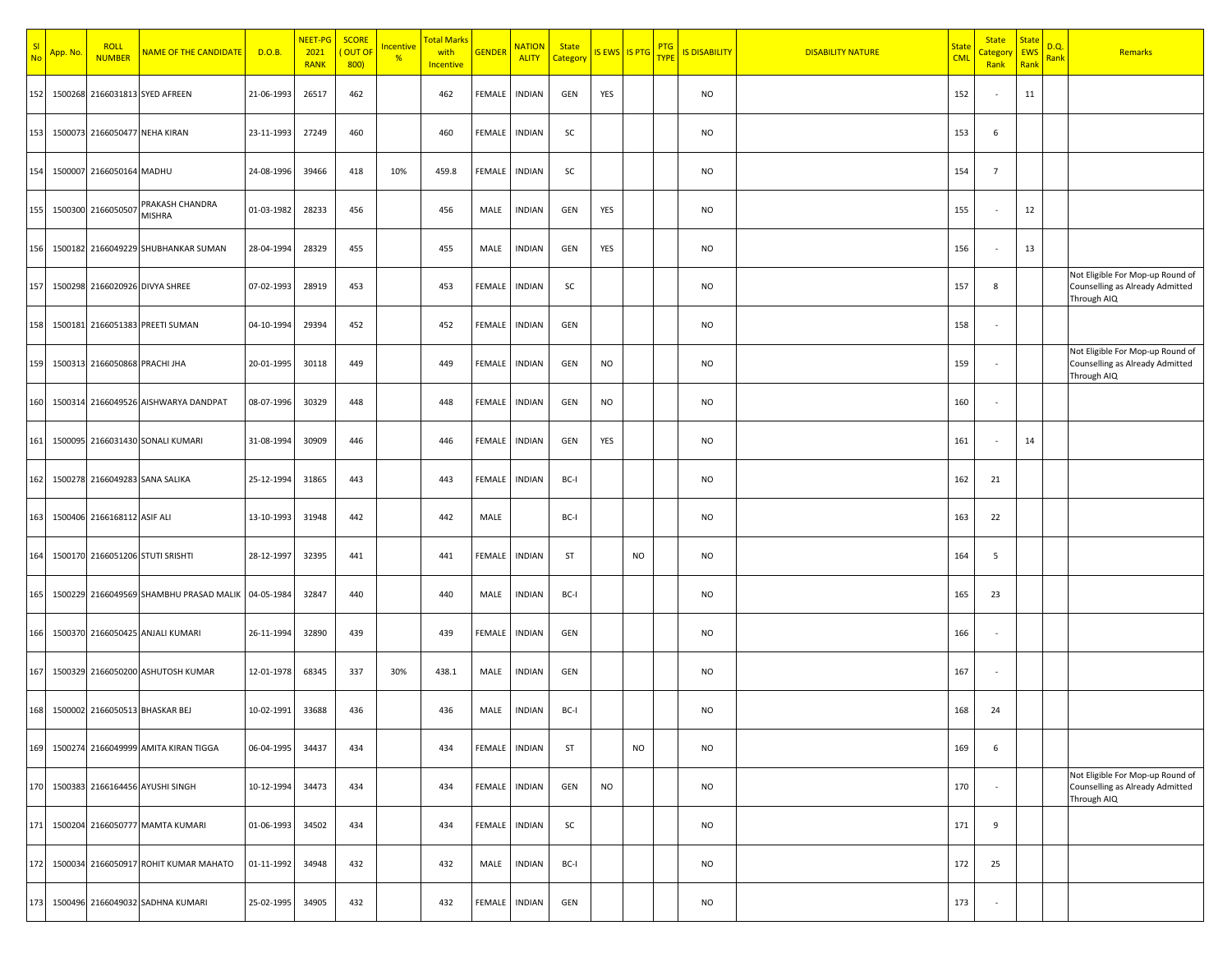| S <sub>l</sub><br><b>No</b> | App. No | <b>ROLL</b><br><b>NUMBER</b>       | <b>NAME OF THE CANDIDATE</b>           | D.O.B.     | NEET-PG<br>2021<br><b>RANK</b> | <b>SCORE</b><br><mark>( OUT O</mark> F<br>800 | <b>Incentive</b><br>$\frac{9}{6}$ | <mark>Total Marks</mark><br>with<br><b>Incentive</b> | <b>GENDER</b> | <b>NATION</b><br><b>ALITY</b> | <b>State</b><br>Category | IS EWS IS PTG |           | <b>PTG</b><br><b>TYPE</b> | <b>IS DISABILITY</b> | <b>DISABILITY NATURE</b> | <mark>State</mark><br><b>CML</b> | <b>State</b><br><mark>Categor</mark><br>Rank | <b>State</b><br><b>EWS</b><br>Rank | D.Q.<br>Rank | Remarks                                                                            |
|-----------------------------|---------|------------------------------------|----------------------------------------|------------|--------------------------------|-----------------------------------------------|-----------------------------------|------------------------------------------------------|---------------|-------------------------------|--------------------------|---------------|-----------|---------------------------|----------------------|--------------------------|----------------------------------|----------------------------------------------|------------------------------------|--------------|------------------------------------------------------------------------------------|
| 174                         |         |                                    | 1500006 2166050525 AJEET KUMAR         | 03-01-1989 | 70370                          | 332                                           | 30%                               | 431.6                                                | MALE          | <b>INDIAN</b>                 | BC-II                    |               |           |                           | NO                   |                          | 174                              | 20                                           |                                    |              |                                                                                    |
| 175                         |         |                                    | 1500284 2166029927 DEEPAK KUMAR        | 19-11-1977 | 35443                          | 430                                           |                                   | 430                                                  | MALE          | <b>INDIAN</b>                 | GEN                      |               |           |                           | NO                   |                          | 175                              | $\overline{\phantom{a}}$                     |                                    |              |                                                                                    |
| 176                         |         | 1500393 2166049239 ANAMIKA         |                                        | 02-02-1995 | 35922                          | 429                                           |                                   | 429                                                  | FEMALE        | <b>INDIAN</b>                 | GEN                      |               |           |                           | NO                   |                          | 176                              |                                              |                                    |              |                                                                                    |
| 177                         |         |                                    | 1500063 2166050568 DERRICK B KUJUR     | 24-11-1981 | 36325                          | 428                                           |                                   | 428                                                  | MALE          | <b>INDIAN</b>                 | ST                       |               | <b>NO</b> |                           | NO                   |                          | 177                              | $\overline{7}$                               |                                    |              |                                                                                    |
|                             |         |                                    | 178 1500332 2166050423 JAY PRATAP SAHU | 01-02-1993 | 48896                          | 389                                           | 10%                               | 427.9                                                | MALE          | <b>INDIAN</b>                 | BC-I                     |               |           |                           | NO                   |                          | 178                              | 26                                           |                                    |              |                                                                                    |
| 179                         |         |                                    | 1500151 2166049240 SUNIT KUMAR RANJAN  | 05-09-1985 | 36788                          | 426                                           |                                   | 426                                                  | MALE          | <b>INDIAN</b>                 | SC                       |               |           |                           | NO                   |                          | 179                              | 10                                           |                                    |              |                                                                                    |
| 180                         |         |                                    | 1500344 2166049554 SRISHTI MENON       | 18-09-1993 | 37160                          | 425                                           |                                   | 425                                                  | FEMALE        | <b>INDIAN</b>                 | GEN                      |               |           |                           | NO                   |                          | 180                              |                                              |                                    |              |                                                                                    |
| 181                         |         |                                    | 1500431 2166020269 RASHMI KUMARI       | 09-10-1985 | 37214                          | 425                                           |                                   | 425                                                  | FEMALE        |                               | GEN                      |               |           |                           | NO                   |                          | 181                              |                                              |                                    |              |                                                                                    |
| 182                         |         |                                    | 1500101 2166051237 DEEP DYUTI BHAGAT   | 27-01-1996 | 37408                          | 424                                           |                                   | 424                                                  | FEMALE        | <b>INDIAN</b>                 | <b>ST</b>                |               | <b>NO</b> |                           | NO                   |                          | 182                              | 8                                            |                                    |              |                                                                                    |
| 183                         |         |                                    | 1500152 2166049954 ASTHA PRIYA         | 22-11-1994 | 37629                          | 424                                           |                                   | 424                                                  | FEMALE        | <b>INDIAN</b>                 | GEN                      |               |           |                           | NO                   |                          | 183                              | $\overline{\phantom{a}}$                     |                                    |              |                                                                                    |
| 184                         |         |                                    | 1500325 2166049214 MATHILDA BEHERA     | 22-04-1995 | 37683                          | 423                                           |                                   | 423                                                  | FEMALE        | <b>INDIAN</b>                 | GEN                      |               |           |                           | NO                   |                          | 184                              | $\overline{\phantom{a}}$                     |                                    |              |                                                                                    |
| 185                         |         |                                    | 1500079 2166049347 RAJENDRA PRASAD     | 21-12-1992 | 37783                          | 423                                           |                                   | 423                                                  | MALE          | <b>INDIAN</b>                 | GEN                      |               |           |                           | NO                   |                          | 185                              |                                              |                                    |              | Not Eligible For Mop-up Round of<br>Counselling as Already Admitted<br>Through AIQ |
| 186                         |         | 1500290 2166049018                 | <b>GANESH KUMAR</b><br>SHRIVASTAVA     | 15-01-1988 | 38670                          | 420                                           |                                   | 420                                                  | MALE          | <b>INDIAN</b>                 | GEN                      |               |           |                           | NO                   |                          | 186                              |                                              |                                    |              |                                                                                    |
| 187                         |         |                                    | 1500110 2166050850 SURAJ ORAON         | 05-02-1994 | 38855                          | 420                                           |                                   | 420                                                  | MALE          | <b>INDIAN</b>                 | ST                       |               | <b>NO</b> |                           | NO                   |                          | 187                              | 9                                            |                                    |              |                                                                                    |
| 188                         |         |                                    | 1500258 2166049949 AEMAN AHMAD         | 09-12-1993 | 39043                          | 419                                           |                                   | 419                                                  | FEMALE        | <b>INDIAN</b>                 | GEN                      | <b>NO</b>     |           |                           | NO                   |                          | 188                              |                                              |                                    |              | Not Eligible For Mop-up Round of<br>Counselling as Already Admitted<br>Through AIQ |
| 189                         |         |                                    | 1500492 2166170494 KUNJ BIHARI SINGH   | 01-02-1973 | 39435                          | 418                                           |                                   | 418                                                  | MALE          | <b>INDIAN</b>                 | GEN                      |               |           |                           | NO                   |                          | 189                              |                                              |                                    |              |                                                                                    |
| 190                         |         | 1500367 2166049956 PUJA JHA        |                                        | 18-08-1991 | 40507                          | 415                                           |                                   | 415                                                  | FEMALE        | <b>INDIAN</b>                 | GEN                      | <b>NO</b>     |           |                           | NO                   |                          | 190                              |                                              |                                    |              |                                                                                    |
|                             |         |                                    | 191 1500253 2166049587 PAYAL BOIPAI    | 23-11-1994 | 40550                          | 415                                           |                                   | 415                                                  | <b>FEMALE</b> | <b>INDIAN</b>                 | <b>ST</b>                |               | <b>NO</b> |                           | NO                   |                          | 191                              | 10                                           |                                    |              |                                                                                    |
| 192                         |         |                                    | 1500138 2166049787 SWATI PRIYA         | 08-06-1994 | 40579                          | 414                                           |                                   | 414                                                  | FEMALE        | <b>INDIAN</b>                 | GEN                      | <b>NO</b>     |           |                           | NO                   |                          | 192                              | $\sim$                                       |                                    |              |                                                                                    |
| 193                         |         |                                    | 1500113 2166164027 RAGHVENDRA KUMAR    | 01-06-1985 | 40862                          | 413                                           |                                   | 413                                                  | MALE          | <b>INDIAN</b>                 | GEN                      | YES           |           |                           | NO                   |                          | 193                              | $\sim$                                       | 15                                 |              |                                                                                    |
|                             |         | 194 1500059 2166050449 KISSLAY RAJ |                                        | 03-03-1997 | 41098                          | 413                                           |                                   | 413                                                  | MALE          | <b>INDIAN</b>                 | GEN                      |               |           |                           | NO                   |                          | 194                              | $\overline{\phantom{a}}$                     |                                    |              |                                                                                    |
|                             |         |                                    | 195 1500434 2166024873 SUJITA SINGH    | 07-06-1989 | 41222                          | 412                                           |                                   | 412                                                  | FEMALE        |                               | GEN                      | <b>NO</b>     |           |                           | NO                   |                          | 195                              |                                              |                                    |              |                                                                                    |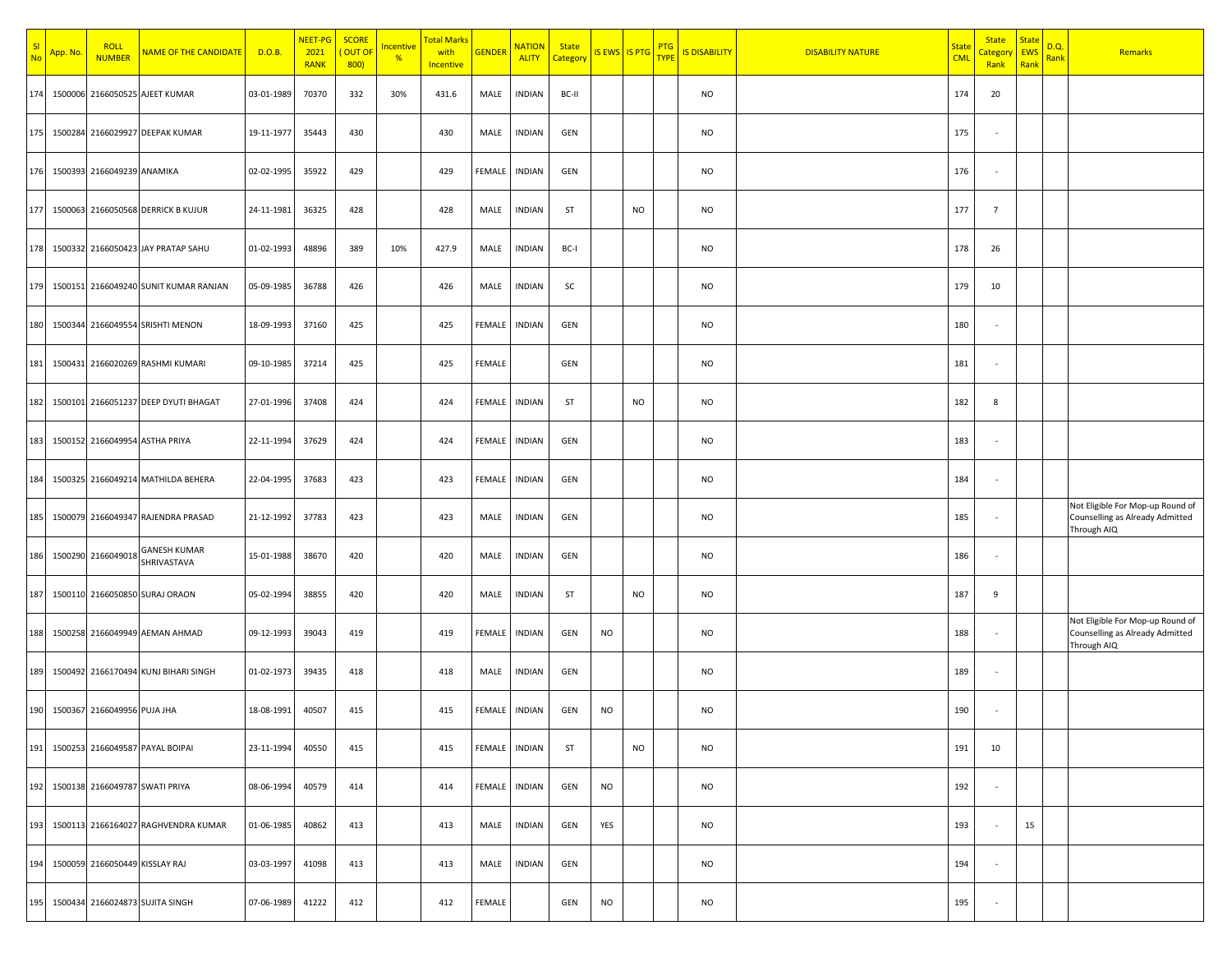| SI<br><b>No</b> | App. No | <b>ROLL</b><br><b>NUMBER</b> | NAME OF THE CANDIDATE                   | D.O.B.     | NEET-PG<br>2021<br><b>RANK</b> | <b>SCORE</b><br><mark>( OUT OF</mark><br>800 | <b>Incentive</b><br>$\frac{9}{6}$ | Total Marks<br>with<br><b>Incentive</b> | <b>GENDER</b> | <b>NATION</b><br><b>ALITY</b> | <b>State</b><br>Category | IS EWS IS PTG |           | <b>PTG</b><br><b>TYPE</b> | <b>IS DISABILITY</b> | <b>DISABILITY NATURE</b> | <mark>State</mark><br><b>CML</b> | <b>State</b><br><mark>Categor</mark> y<br>Rank | <b>State</b><br>EWS<br>Rank | D.Q.<br><mark>Rank</mark> | Remarks                                                                            |
|-----------------|---------|------------------------------|-----------------------------------------|------------|--------------------------------|----------------------------------------------|-----------------------------------|-----------------------------------------|---------------|-------------------------------|--------------------------|---------------|-----------|---------------------------|----------------------|--------------------------|----------------------------------|------------------------------------------------|-----------------------------|---------------------------|------------------------------------------------------------------------------------|
| 196             | 1500203 |                              | 2166050684 MD ASLAM JAWED               | 08-12-1986 | 41885                          | 410                                          |                                   | 410                                     | MALE          | <b>INDIAN</b>                 | GEN                      | YES           |           |                           | NO                   |                          | 196                              |                                                | 16                          |                           |                                                                                    |
| 197             |         |                              | 1500251 2166050506 NISHANT KUMAR        | 06-07-1990 | 54893                          | 372                                          | 10%                               | 409.2                                   | MALE          | <b>INDIAN</b>                 | BC-I                     |               |           |                           | NO                   |                          | 197                              | 27                                             |                             |                           |                                                                                    |
| 198             |         |                              | 1500156 2166050847 REA PRAKASH          | 05-03-1994 | 54999                          | 372                                          | 10%                               | 409.2                                   | FEMALE        | <b>INDIAN</b>                 | GEN                      |               |           |                           | NO                   |                          | 198                              |                                                |                             |                           |                                                                                    |
| 199             |         |                              | 1500198 2166175659 EKTA SHRESTH KACHHAP | 02-10-1993 | 42627                          | 408                                          |                                   | 408                                     | FEMALE        | <b>INDIAN</b>                 | ST                       |               | <b>NO</b> |                           | NO                   |                          | 199                              | 11                                             |                             |                           |                                                                                    |
| 200             |         | 1500014 2166050043 ARUNIMA   |                                         | 11-02-1990 | 42687                          | 408                                          |                                   | 408                                     | FEMALE        | <b>INDIAN</b>                 | GEN                      | <b>NO</b>     |           |                           | NO                   |                          | 200                              |                                                |                             |                           | Not Eligible For Mop-up Round of<br>Counselling as Already Admitted<br>Through AIQ |
| 201             |         |                              | 1500411 2166048735 RAJEEV KUMAR         | 22-10-1987 | 42703                          | 408                                          |                                   | 408                                     | MALE          |                               | BC-I                     |               |           |                           | NO                   |                          | 201                              | 28                                             |                             |                           |                                                                                    |
| 202             |         |                              | 1500175 2166051148 MANISHA ROY          | 03-02-1981 | 67942                          | 338                                          | 20%                               | 405.6                                   | FEMALE        | <b>INDIAN</b>                 | GEN                      |               |           |                           | NO                   |                          | 202                              |                                                |                             |                           |                                                                                    |
| 203             |         |                              | 1500283 2166019459 UMESH KUMAR          | 15-03-1981 | 43333                          | 405                                          |                                   | 405                                     | MALE          | <b>INDIAN</b>                 | GEN                      |               |           |                           | NO                   |                          | 203                              |                                                |                             |                           |                                                                                    |
| 204             |         |                              | 1500127 2166050639 JYOTI KUMARI         | 26-11-1989 | 44640                          | 402                                          |                                   | 402                                     | FEMALE        | <b>INDIAN</b>                 | GEN                      |               |           |                           | NO                   |                          | 204                              |                                                |                             |                           |                                                                                    |
| 205             |         |                              | 1500490 2166051225 PRAVEEN PRAKASH      | 12-09-1989 | 44612                          | 402                                          |                                   | 402                                     | MALE          | <b>INDIAN</b>                 | GEN                      |               |           |                           | NO                   |                          | 205                              |                                                |                             |                           |                                                                                    |
| 206             |         | 1500009 2166049958 VIJAYA    |                                         | 22-11-1991 | 44721                          | 401                                          |                                   | 401                                     | FEMALE        | <b>INDIAN</b>                 | GEN                      | YES           |           |                           | NO                   |                          | 206                              |                                                | 17                          |                           |                                                                                    |
| 207             |         |                              | 1500429 2166048815 RUCHI SHIVAM         | 09-01-1987 | 44932                          | 401                                          |                                   | 401                                     | FEMALE        |                               | GEN                      | <b>NO</b>     |           |                           | NO                   |                          | 207                              |                                                |                             |                           |                                                                                    |
| 208             |         |                              | 1500211 2166051305 ABHISHEK VISHWAKARMA | 08-10-1994 | 45080                          | 400                                          |                                   | 400                                     | MALE          | <b>INDIAN</b>                 | GEN                      |               |           |                           | NO                   |                          | 208                              |                                                |                             |                           |                                                                                    |
| 209             |         |                              | 1500066 2166050191 ANUJ KUMAR EKKA      | 07-08-1993 | 45293                          | 400                                          |                                   | 400                                     | MALE          | <b>INDIAN</b>                 | ST                       |               | <b>NO</b> |                           | NO                   |                          | 209                              | 12                                             |                             |                           | Not Eligible For Mop-up Round of<br>Counselling as Already Admitted<br>Through AIQ |
| 210             |         | 1500025 2166050160 ARCHANA   |                                         | 31-01-1972 | 46334                          | 396                                          |                                   | 396                                     | FEMALE        | <b>INDIAN</b>                 | SC                       |               |           |                           | NO                   |                          | 210                              | 11                                             |                             |                           |                                                                                    |
| 211             |         |                              | 1500150 2166050687 RABIA IMAM           | 11-10-1992 | 46658                          | 396                                          |                                   | 396                                     | FEMALE        | <b>INDIAN</b>                 | BC-I                     |               |           |                           | NO                   |                          | 211                              | 29                                             |                             |                           |                                                                                    |
| 212             |         |                              | 1500305 2166051401 AMIT KUMAR           | 05-01-1991 | 46701                          | 395                                          |                                   | 395                                     | MALE          | <b>INDIAN</b>                 | BC-II                    |               |           |                           | NO                   |                          | 212                              | 21                                             |                             |                           |                                                                                    |
| 213             |         |                              | 1500107 2166022566 NAZIA HASSAN         | 10-01-1990 | 46822                          | 395                                          |                                   | 395                                     | FEMALE        | <b>INDIAN</b>                 | GEN                      |               |           |                           | NO                   |                          | 213                              |                                                |                             |                           |                                                                                    |
| 214             |         |                              | 1500098 2166051254 BINITA GUPTA         | 02-09-1992 | 47289                          | 394                                          |                                   | 394                                     | FEMALE        | <b>INDIAN</b>                 | BC-I                     |               |           |                           | <b>NO</b>            |                          | 214                              | 30                                             |                             |                           |                                                                                    |
| 215             |         |                              | 1500112 2166049953 AMRIT KHALKHO        | 21-12-1991 | 47716                          | 393                                          |                                   | 393                                     | MALE          | <b>INDIAN</b>                 | ST                       |               | <b>NO</b> |                           | NO                   |                          | 215                              | 13                                             |                             |                           | Not Eligible For Mop-up Round of<br>Counselling as Already Admitted<br>Through AIQ |
| 216             |         |                              | 1500154 2166019255 NITISH KUMAR         | 23-03-1994 | 47768                          | 392                                          |                                   | 392                                     | MALE          | <b>INDIAN</b>                 | BC-I                     |               |           |                           | NO                   |                          | 216                              | 31                                             |                             |                           | Not Eligible For Mop-up Round of<br>Counselling as Already Admitted<br>Through AIQ |
| 217             | 1500105 |                              | 2166049591 AMARNATH MEHRA               | 03-02-1996 | 50121                          | 386                                          |                                   | 386                                     | MALE          | <b>INDIAN</b>                 | SC                       |               |           |                           | NO                   |                          | 217                              | 12                                             |                             |                           |                                                                                    |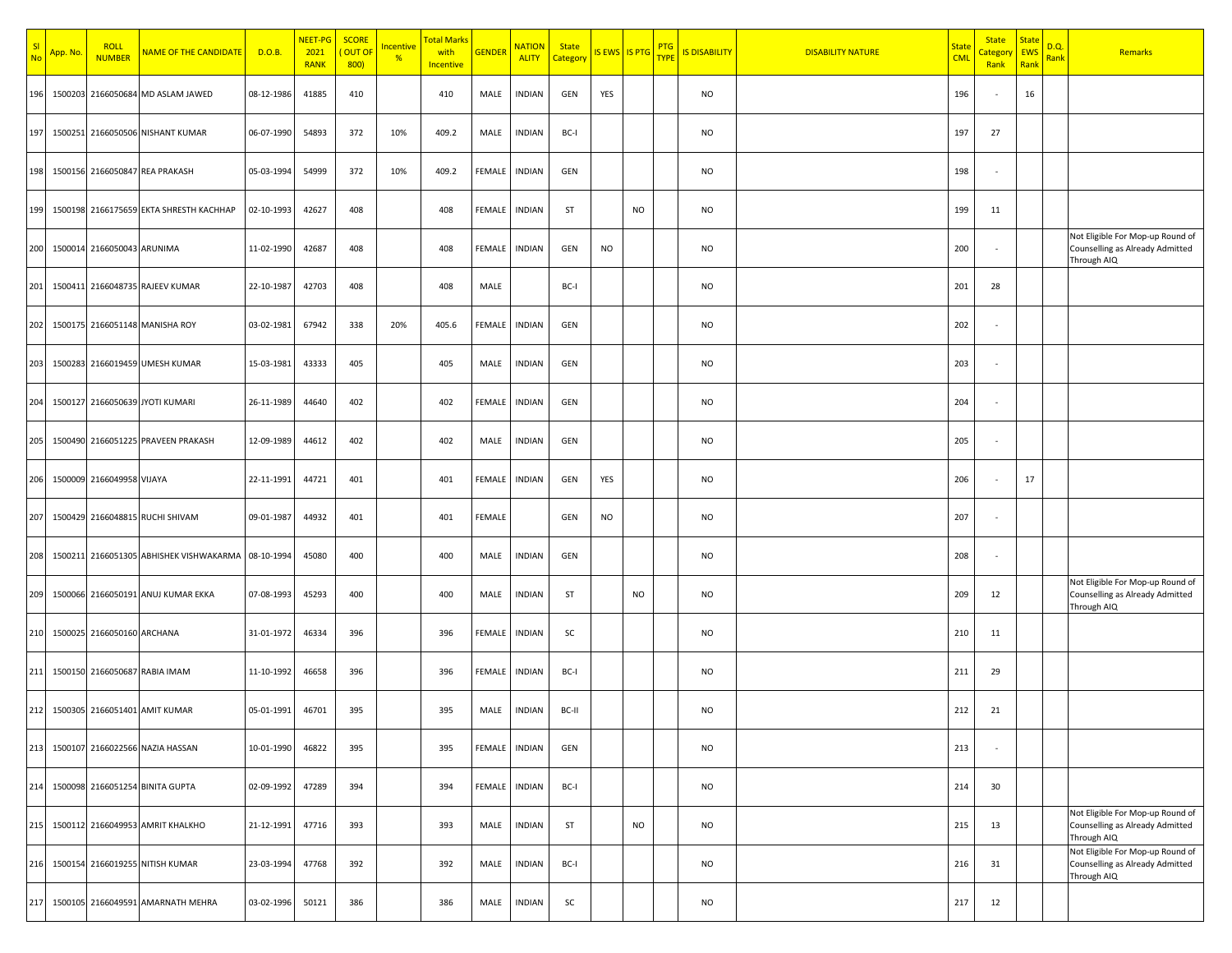| SI<br>No | App. No. | <b>ROLL</b><br><b>NUMBER</b> | <b>NAME OF THE CANDIDATE</b>                         | D.O.B.     | NEET-PG<br>2021<br><b>RANK</b> | <b>SCORE</b><br><mark>( OUT OF</mark><br>800 | <u>Incentive</u><br>$\frac{9}{6}$ | Total Marks<br>with<br><b>Incentive</b> | <b>GENDER</b> | <b>NATION</b><br><b>ALITY</b> | <b>State</b><br>Category | IS EWS IS PTG |           | <b>PTG</b><br><b>TYPE</b> | <b>IS DISABILITY</b> | <b>DISABILITY NATURE</b> | <mark>State</mark><br><b>CML</b> | <b>State</b><br><mark>Categon</mark><br>Rank | <b>State</b><br><b>EWS</b><br>Rank | D.Q.<br><mark>Rank</mark> | Remarks                                                                            |
|----------|----------|------------------------------|------------------------------------------------------|------------|--------------------------------|----------------------------------------------|-----------------------------------|-----------------------------------------|---------------|-------------------------------|--------------------------|---------------|-----------|---------------------------|----------------------|--------------------------|----------------------------------|----------------------------------------------|------------------------------------|---------------------------|------------------------------------------------------------------------------------|
| 218      |          |                              | 1500385 2166033171 BIBEK KUMAR                       | 06-03-1985 | 50209                          | 385                                          |                                   | 385                                     | MALE          | <b>INDIAN</b>                 | BC-I                     |               |           |                           | NO                   |                          | 218                              | 32                                           |                                    |                           |                                                                                    |
| 219      |          |                              | 1500291 2166051354 ANKITA MUKUL                      | 22-02-1986 | 50211                          | 385                                          |                                   | 385                                     | FEMALE        | <b>INDIAN</b>                 | GEN                      |               |           |                           | NO                   |                          | 219                              |                                              |                                    |                           |                                                                                    |
| 220      |          |                              | 1500029 2166049963 ANIKA KUJUR                       | 26-12-1992 | 50422                          | 385                                          |                                   | 385                                     | FEMALE        | <b>INDIAN</b>                 | ST                       |               | <b>NO</b> |                           | NO                   |                          | 220                              | 14                                           |                                    |                           |                                                                                    |
| 221      |          |                              | 1500401 2166163253 KOMAL SONI                        | 14-10-1991 | 50664                          | 384                                          |                                   | 384                                     | FEMALE        |                               | BC-II                    |               |           |                           | NO                   |                          | 221                              | 22                                           |                                    |                           |                                                                                    |
| 222      |          |                              | 1500065 2166050211 SURBHI TOPPO                      | 15-12-1996 | 50898                          | 384                                          |                                   | 384                                     | FEMALE        | <b>INDIAN</b>                 | ST                       |               | <b>NO</b> |                           | NO                   |                          | 222                              | 15                                           |                                    |                           | Not Eligible For Mop-up Round of<br>Counselling as Already Admitted<br>Through AIQ |
| 223      |          |                              | 1500331 2166049527 PINKI KUMARI                      | 04-01-1977 | 86767                          | 294                                          | 30%                               | 382.2                                   | FEMALE        | <b>INDIAN</b>                 | BC-I                     |               |           |                           | <b>NO</b>            |                          | 223                              | 33                                           |                                    |                           |                                                                                    |
| 224      |          |                              | 1500206 2166163151 PRAVEEN KUMAR MEHRA               | 12-03-1993 | 51285                          | 382                                          |                                   | 382                                     | MALE          | <b>INDIAN</b>                 | SC                       |               |           |                           | NO                   |                          | 224                              | 13                                           |                                    |                           |                                                                                    |
| 225      |          | 1500371 2166049955 PRITI JHA |                                                      | 08-06-1989 | 52507                          | 379                                          |                                   | 379                                     | FEMALE        | <b>INDIAN</b>                 | GEN                      | <b>NO</b>     |           |                           | NO                   |                          | 225                              |                                              |                                    |                           |                                                                                    |
| 226      |          |                              | 1500394 2166098435 VIVIEN RITSE                      | 27-01-1996 | 53006                          | 378                                          |                                   | 378                                     | FEMALE        | <b>INDIAN</b>                 | GEN                      |               |           |                           | NO                   |                          | 226                              |                                              |                                    |                           | Not Eligible For Mop-up Round of<br>Counselling as Already Admitted<br>Through AIQ |
| 227      |          |                              | 1500308 2166050813 ANUPAMA LAKRA                     | 01-01-1993 | 53545                          | 376                                          |                                   | 376                                     | FEMALE        | <b>INDIAN</b>                 | ST                       |               | <b>NO</b> |                           | NO                   |                          | 227                              | 16                                           |                                    |                           |                                                                                    |
| 228      |          |                              | 1500220 2166165622 SUBHANKAR ROY                     | 28-08-1993 | 53966                          | 375                                          |                                   | 375                                     | MALE          | <b>INDIAN</b>                 | GEN                      | YES           |           |                           | NO                   |                          | 228                              | $\overline{\phantom{a}}$                     | 18                                 |                           |                                                                                    |
| 229      |          |                              | 1500419 2166050239 SHISHIR KUMAR MAHTO               | 04-03-1982 | 54980                          | 372                                          |                                   | 372                                     | MALE          |                               | GEN                      |               |           |                           | NO                   |                          | 229                              |                                              |                                    |                           |                                                                                    |
| 230      |          |                              | 1500166 2166049964 SHALINI KUMARI                    | 14-05-1993 | 55040                          | 372                                          |                                   | 372                                     | FEMALE        | INDIAN                        | GEN                      |               |           |                           | NO                   |                          | 230                              |                                              |                                    |                           |                                                                                    |
| 231      |          |                              | 1500339 2166050674 INAMUL HAQUE                      | 01-10-1988 | 55100                          | 372                                          |                                   | 372                                     | MALE          | <b>INDIAN</b>                 | BC-I                     |               |           |                           | NO                   |                          | 231                              | 34                                           |                                    |                           |                                                                                    |
| 232      |          |                              | 1500409 2166049344 RAJANI SINHA                      | 26306      | 55124                          | 372                                          |                                   | 372                                     | FEMALE        |                               | GEN                      |               |           |                           | NO                   |                          | 232                              |                                              |                                    |                           |                                                                                    |
| 233      |          |                              | 1500269 2166051207 SOUMYA MURMU                      | 19-07-1994 | 55135                          | 372                                          |                                   | 372                                     | FEMALE        | INDIAN                        | ST                       |               | <b>NO</b> |                           | NO                   |                          | 233                              | 17                                           |                                    |                           |                                                                                    |
| 234      |          |                              | 1500067 2166050227 DEEPAK HANSDAH                    | 29-03-1988 | 55561                          | 370                                          |                                   | 370                                     | MALE          | <b>INDIAN</b>                 | ST                       |               | <b>NO</b> |                           | NO                   |                          | 234                              | 18                                           |                                    |                           |                                                                                    |
| 235      |          |                              | 1500024 2166050230 PETER MARANDI                     | 11-10-1991 | 56001                          | 370                                          |                                   | 370                                     | MALE          | <b>INDIAN</b>                 | ST                       |               | <b>NO</b> |                           | NO                   |                          | 235                              | 19                                           |                                    |                           |                                                                                    |
| 236      |          |                              | 1500265 2166050335 VARSHA BHAGAT                     | 27-02-1995 | 56128                          | 369                                          |                                   | 369                                     | FEMALE        | <b>INDIAN</b>                 | ST                       |               | <b>NO</b> |                           | NO                   |                          | 236                              | 20                                           |                                    |                           |                                                                                    |
| 237      |          |                              | 1500319 2166021090 RAVI PRAKASH                      | 28-10-1969 | 91604                          | 283                                          | 30%                               | 367.9                                   | MALE          | <b>INDIAN</b>                 | BC-I                     |               |           |                           | NO                   |                          | 237                              | 35                                           |                                    |                           |                                                                                    |
| 238      |          |                              | 1500038 2166164459 DEEPIKA MARDI                     | 24-10-1992 | 56967                          | 367                                          |                                   | 367                                     | FEMALE        | INDIAN                        | ST                       |               | <b>NO</b> |                           | NO                   |                          | 238                              | 21                                           |                                    |                           | Not Eligible For Mop-up Round of<br>Counselling as Already Admitted<br>Through AIQ |
| 239      |          |                              | 1500046 2166050822 NISHANT ABHISHEK KUJUR 25-12-1984 |            | 57546                          | 365                                          |                                   | 365                                     | MALE          | <b>INDIAN</b>                 | ST                       |               | <b>NO</b> |                           | NO                   |                          | 239                              | 22                                           |                                    |                           |                                                                                    |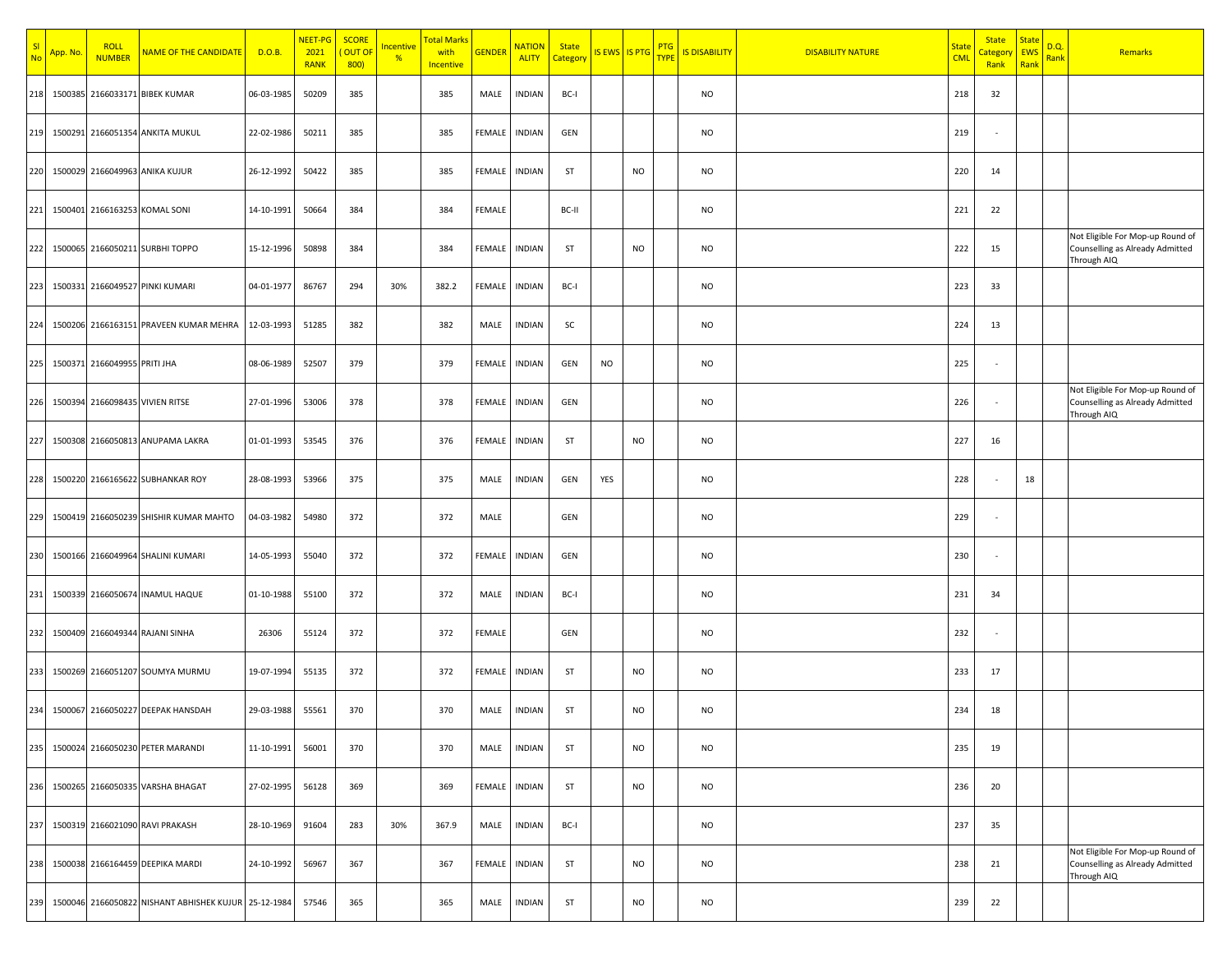| SI<br><b>No</b> | App. No. | <b>ROLL</b><br><b>NUMBER</b> | <b>NAME OF THE CANDIDATE</b>            | D.O.B.     | NEET-PG<br>2021<br><b>RANK</b> | <b>SCORE</b><br>OUT OF<br>800) | <b>ncentive</b><br>$\frac{9}{6}$ | <mark>Total Marks</mark><br>with<br><b>Incentive</b> | <b>GENDER</b> | <b>NATION</b><br><b>ALITY</b> | <b>State</b><br>Categon |           | <b>IS EWS IS PTG</b> | <b>PTG</b><br><b>TYPE</b> | <b>IS DISABILITY</b> | <b>DISABILITY NATURE</b> | State<br><b>CML</b> | <b>State</b><br><mark>Categor</mark><br>Rank | <b>State</b><br><b>EWS</b><br>Rank | D.Q.<br>Rank | Remarks                                                                            |
|-----------------|----------|------------------------------|-----------------------------------------|------------|--------------------------------|--------------------------------|----------------------------------|------------------------------------------------------|---------------|-------------------------------|-------------------------|-----------|----------------------|---------------------------|----------------------|--------------------------|---------------------|----------------------------------------------|------------------------------------|--------------|------------------------------------------------------------------------------------|
| 240             |          |                              | 1500123 2166050706 SHASHI KANT KUMAR    | 28-09-1993 | 57941                          | 364                            |                                  | 364                                                  | MALE          | <b>INDIAN</b>                 | SC                      |           |                      |                           | <b>NO</b>            |                          | 240                 | 14                                           |                                    |              |                                                                                    |
| 241             |          |                              | 1500320 2166103332 ARUN KUMAR           | 30-01-1978 | 92895                          | 280                            | 30%                              | 364                                                  | MALE          | <b>INDIAN</b>                 | BC-I                    |           |                      |                           | <b>NO</b>            |                          | 241                 | 36                                           |                                    |              |                                                                                    |
| 242             |          |                              | 1500245 2166049550 RANJIT MURMU         | 20-10-1982 | 92946                          | 280                            | 30%                              | 364                                                  | MALE          | INDIAN                        | ST                      |           | <b>NO</b>            |                           | <b>NO</b>            |                          | 242                 | 23                                           |                                    |              |                                                                                    |
| 243             |          |                              | 1500047 2166051385 SHWETA KUMARI        | 20-11-1995 | 58309                          | 363                            |                                  | 363                                                  | FEMALE        | INDIAN                        | SC                      |           |                      |                           | <b>NO</b>            |                          | 243                 | 15                                           |                                    |              |                                                                                    |
| 244             |          |                              | 1500297 2166048983 RADHA KUMARI         | 25-01-1994 | 58556                          | 362                            |                                  | 362                                                  | FEMALE        | INDIAN                        | SC                      |           |                      |                           | NO                   |                          | 244                 | 16                                           |                                    |              |                                                                                    |
| 245             |          |                              | 1500083 2166051265 ALINA KUJUR          | 15-01-1997 | 58643                          | 362                            |                                  | 362                                                  | FEMALE        | INDIAN                        | ST                      |           | <b>NO</b>            |                           | <b>NO</b>            |                          | 245                 | 24                                           |                                    |              |                                                                                    |
| 246             |          |                              | 1500087 2166049773 GAYATRI KISKU        | 12-12-1995 | 59126                          | 361                            |                                  | 361                                                  | FEMALE        | <b>INDIAN</b>                 | ST                      |           | <b>NO</b>            |                           | <b>NO</b>            |                          | 246                 | 25                                           |                                    |              |                                                                                    |
| 247             |          |                              | 1500376 2166048837 SANJOY LAL GORAIN    | 30-06-1976 | 59243                          | 360                            |                                  | 360                                                  | MALE          | <b>INDIAN</b>                 | BC-I                    |           |                      |                           | NO                   |                          | 247                 | 37                                           |                                    |              |                                                                                    |
| 248             |          |                              | 1500309 2166050291 ANJALI KACHHAP       | 01-01-1995 | 59665                          | 360                            |                                  | 360                                                  | FEMALE        | <b>INDIAN</b>                 | ST                      |           | <b>NO</b>            |                           | <b>NO</b>            |                          | 248                 | 26                                           |                                    |              |                                                                                    |
| 249             |          |                              | 1500261 2166049529 SANJAY MANDAL        | 04-07-1995 | 59971                          | 359                            |                                  | 359                                                  | MALE          | <b>INDIAN</b>                 | BC-I                    |           |                      |                           | <b>NO</b>            |                          | 249                 | 38                                           |                                    |              | Not Eligible For Mop-up Round of<br>Counselling as Already Admitted<br>Through AIQ |
| 250             |          |                              | 1500366 2166048918 GOUR CHANDRA GORAIN  | 05-02-1980 | 60068                          | 359                            |                                  | 359                                                  | MALE          | <b>INDIAN</b>                 | BC-I                    |           |                      |                           | <b>NO</b>            |                          | 250                 | 39                                           |                                    |              |                                                                                    |
| 251             |          |                              | 1500345 2166051115 SARITA HANSDA        | 09-01-1994 | 73346                          | 325                            | 10%                              | 357.5                                                | FEMALE        | INDIAN                        | ST                      |           | <b>NO</b>            |                           | NO                   |                          | 251                 | 27                                           |                                    |              |                                                                                    |
| 252             |          |                              | 1500217 2166050457 LALITA KACHHAP       | 27-12-1985 | 95826                          | 274                            | 30%                              | 356.2                                                | FEMALE        | <b>INDIAN</b>                 | ST                      |           | <b>NO</b>            |                           | <b>NO</b>            |                          | 252                 | 28                                           |                                    |              |                                                                                    |
| 253             |          |                              | 1500372 2166050349 IFFAT RASOOL         | 11-04-1992 | 60765                          | 356                            |                                  | 356                                                  | FEMALE        | <b>INDIAN</b>                 | BC-I                    |           |                      |                           | <b>NO</b>            |                          | 253                 | 40                                           |                                    |              |                                                                                    |
| 254             |          | 1500247 2166049056           | <b>IELEN MORISH MONIKA</b><br>TUDU      | 12-12-1991 | 61507                          | 355                            |                                  | 355                                                  | FEMALE        | INDIAN                        | ST                      |           | <b>NO</b>            |                           | <b>NO</b>            |                          | 254                 | 29                                           |                                    |              |                                                                                    |
| 255             |          |                              | 1500071 2166163638 SHASHANK SHEKHAR     | 25-12-1993 | 61768                          | 354                            |                                  | 354                                                  | MALE          | INDIAN                        | GEN                     |           |                      |                           | <b>NO</b>            |                          | 255                 |                                              |                                    |              |                                                                                    |
| 256             |          |                              | 1500292 2166048809 MANUWEL TUDU         | 10-04-1991 | 75006                          | 321                            | 10%                              | 353.1                                                | MALE          | INDIAN                        | ST                      |           | NO                   |                           | NO                   |                          | 256                 | 30                                           |                                    |              |                                                                                    |
| 257             |          |                              | 1500192 2166050846 KUMARI NIVEDITA      | 12-03-1985 | 61950                          | 353                            |                                  | 353                                                  | FEMALE        | <b>INDIAN</b>                 | BC-II                   |           |                      |                           | <b>NO</b>            |                          | 257                 | 23                                           |                                    |              |                                                                                    |
| 258             |          |                              | 1500119 2166050143 BAL KRISHNA MAHTO    | 05-01-1980 | 97576                          | 270                            | 30%                              | 351                                                  | MALE          | <b>INDIAN</b>                 | BC-I                    |           |                      |                           | NO                   |                          | 258                 | 41                                           |                                    |              |                                                                                    |
| 259             |          |                              | 1500233 2166050360 SHASHIDHAR MISHRA    | 23-06-1992 | 75761                          | 319                            | 10%                              | 350.9                                                | MALE          | INDIAN                        | GEN                     |           |                      |                           | <b>NO</b>            |                          | 259                 | $\overline{\phantom{a}}$                     |                                    |              |                                                                                    |
|                 |          |                              | 260 1500178 2166051175 SONU KUMAR       | 07-07-1982 | 62971                          | 350                            |                                  | 350                                                  | MALE          | INDIAN                        | SC                      |           |                      |                           | NO                   |                          | 260                 | 17                                           |                                    |              |                                                                                    |
|                 |          |                              | 261 1500250 2166048801 UDAY KUMAR SINHA | 07-07-1963 | 63438                          | 350                            |                                  | 350                                                  | MALE          | INDIAN                        | GEN                     | <b>NO</b> |                      |                           | NO                   |                          | 261                 | $\overline{\phantom{a}}$                     |                                    |              |                                                                                    |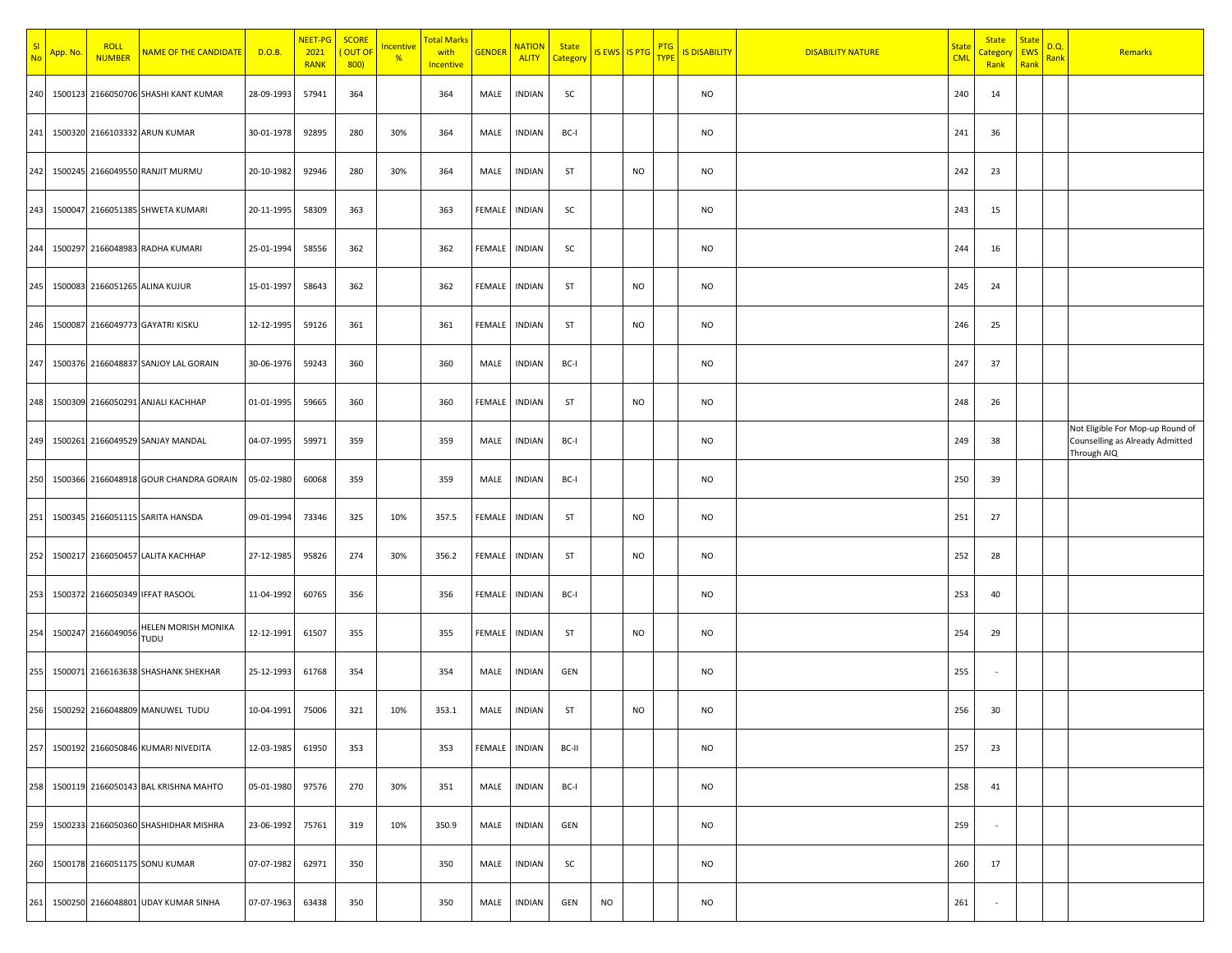| S <sub>l</sub><br><b>No</b> | App. No | <b>ROLL</b><br><b>NUMBER</b> | <b>NAME OF THE CANDIDATE</b>          | D.O.B.     | NEET-PG<br>2021<br><b>RANK</b> | <b>SCORE</b><br>OUT OF<br>800 | <u>Incentive</u><br>$\frac{9}{6}$ | <mark>Total Marks</mark><br>with<br><b>Incentive</b> | <b>GENDER</b> | <b>NATION</b><br><b>ALITY</b> | <b>State</b><br>Category | <b>IS EWS IS PTG</b> |           | <b>PTG</b><br><b>TYPE</b> | <b>IS DISABILITY</b> | <b>DISABILITY NATURE</b> | <u>State</u><br><b>CML</b> | <b>State</b><br><mark>Categor</mark><br>Rank | <b>State</b><br><b>EWS</b><br>Rank | D.Q.<br><mark>Rank</mark> | Remarks                                                                            |
|-----------------------------|---------|------------------------------|---------------------------------------|------------|--------------------------------|-------------------------------|-----------------------------------|------------------------------------------------------|---------------|-------------------------------|--------------------------|----------------------|-----------|---------------------------|----------------------|--------------------------|----------------------------|----------------------------------------------|------------------------------------|---------------------------|------------------------------------------------------------------------------------|
| 262                         |         | 1500148 2166050991           | SHAILESH SANJUL<br><b>HEMBROM</b>     | 03-01-1993 | 63470                          | 350                           |                                   | 350                                                  | MALE          | <b>INDIAN</b>                 | ST                       |                      | <b>NO</b> |                           | NO                   |                          | 262                        | 31                                           |                                    |                           |                                                                                    |
| 263                         |         |                              | 1500264 2166051402 OM PRAKASH         | 03-06-1968 | 98005                          | 269                           | 30%                               | 349.7                                                | MALE          | <b>INDIAN</b>                 | SC                       |                      |           |                           | NO                   |                          | 263                        | 18                                           |                                    |                           |                                                                                    |
| 264                         |         |                              | 1500230 2166050510 PRAVEEN KUMAR MINJ | 20-12-1995 | 64556                          | 347                           |                                   | 347                                                  | MALE          | <b>INDIAN</b>                 | ST                       |                      | <b>NO</b> |                           | NO                   |                          | 264                        | 32                                           |                                    |                           |                                                                                    |
| 265                         |         |                              | 1500037 2166050381 SNEH KANTA         | 25-08-1991 | 64692                          | 346                           |                                   | 346                                                  | FEMALE        | INDIAN                        | GEN                      | <b>NO</b>            |           |                           | NO                   |                          | 265                        | ٠.                                           |                                    |                           |                                                                                    |
|                             |         |                              | 266 1500191 2166163099 GAGAN KUMAR    | 10-12-1985 | 64845                          | 346                           |                                   | 346                                                  | MALE          | INDIAN                        | SC                       |                      |           |                           | NO                   |                          | 266                        | 19                                           |                                    |                           |                                                                                    |
| 267                         |         |                              | 1500281 2166163725 NITESH MANI SUMAN  | 03-01-1989 | 65291                          | 345                           |                                   | 345                                                  | MALE          |                               | SC                       |                      |           |                           | <b>NO</b>            |                          | 267                        | 20                                           |                                    |                           |                                                                                    |
| 268                         |         |                              | 1500036 2166050372 JENNIFER GAGRAI    | 09-11-1991 | 65343                          | 345                           |                                   | 345                                                  | FEMALE        | <b>INDIAN</b>                 | ST                       |                      | <b>NO</b> |                           | NO                   |                          | 268                        | 33                                           |                                    |                           |                                                                                    |
| 269                         |         |                              | 1500254 2166050217 RATNESHWAR BODRA   | 02-09-1985 | 65411                          | 345                           |                                   | 345                                                  | MALE          | <b>INDIAN</b>                 | ST                       |                      | <b>NO</b> |                           | NO                   |                          | 269                        | 34                                           |                                    |                           |                                                                                    |
| 270                         |         |                              | 1500326 2166050116 SUCHITA MURMU      | 15-12-1992 | 65463                          | 345                           |                                   | 345                                                  | FEMALE        | <b>INDIAN</b>                 | ST                       |                      | <b>NO</b> |                           | NO                   |                          | 270                        | 35                                           |                                    |                           |                                                                                    |
| 271                         |         |                              | 1500134 2166050464 VINEETA PRASAD     | 15-11-1967 | 99379                          | 265                           | 30%                               | 344.5                                                | FEMALE        | <b>INDIAN</b>                 | BC-I                     |                      |           |                           | NO                   |                          | 271                        | 42                                           |                                    |                           |                                                                                    |
| 272                         |         |                              | 1500337 2166050539 KWEETY KUMARI      | 02-06-1991 | 65948                          | 343                           |                                   | 343                                                  | FEMALE        | <b>INDIAN</b>                 | BC-II                    |                      |           |                           | NO                   |                          | 272                        | 24                                           |                                    |                           |                                                                                    |
| 273                         |         |                              | 1500090 2166049079 NEERAJ KUMAR       | 31-12-1992 | 66061                          | 343                           |                                   | 343                                                  | MALE          | <b>INDIAN</b>                 | SC                       |                      |           |                           | NO                   |                          | 273                        | 21                                           |                                    |                           |                                                                                    |
| 274                         |         |                              | 1500149 2166050644 MARY PUSHPA MURMU  | 02-10-1993 | 66099                          | 343                           |                                   | 343                                                  | FEMALE        | <b>INDIAN</b>                 | ST                       |                      | <b>NO</b> |                           | NO                   |                          | 274                        | 36                                           |                                    |                           | Not Eligible For Mop-up Round of<br>Counselling as Already Admitted<br>Through AIQ |
| 275                         |         |                              | 1500338 2166022815 JITENDRA KUMAR     | 07-04-1989 | 66768                          | 341                           |                                   | 341                                                  | MALE          | <b>INDIAN</b>                 | BC-I                     |                      |           |                           | NO                   |                          | 275                        | 43                                           |                                    |                           |                                                                                    |
| 276                         |         |                              | 1500259 2166050117 SHIPRA SHIWANI     | 05-01-1990 | 80082                          | 310                           | 10%                               | 341                                                  | FEMALE        | <b>INDIAN</b>                 | SC                       |                      |           |                           | NO                   |                          | 276                        | 22                                           |                                    |                           |                                                                                    |
| 277                         |         |                              | 1500078 2166050130 SUNIL SOREN        | 12-07-1994 | 67032                          | 340                           |                                   | 340                                                  | MALE          | INDIAN                        | ST                       |                      | <b>NO</b> |                           | NO                   |                          | 277                        | 37                                           |                                    |                           |                                                                                    |
|                             |         |                              | 278 1500020 2166042887 PRABHAT RANJAN | 15-02-1987 | 67120                          | 340                           |                                   | 340                                                  | MALE          | <b>INDIAN</b>                 | GEN                      |                      |           |                           | NO                   |                          | 278                        |                                              |                                    |                           |                                                                                    |
|                             |         |                              | 279 1500351 2166049242 ASHISH KUMAR   | 04-06-1991 | 80802                          | 308                           | 10%                               | 338.8                                                | MALE          | <b>INDIAN</b>                 | GEN                      |                      |           |                           | <b>NO</b>            |                          | 279                        |                                              |                                    |                           |                                                                                    |
| 280                         |         |                              | 1500114 2166103241 NIRAJ KUMAR JHA    | 27-01-1969 | 67883                          | 338                           |                                   | 338                                                  | MALE          | <b>INDIAN</b>                 | GEN                      | <b>NO</b>            |           |                           | NO                   |                          | 280                        | $\sim$                                       |                                    |                           |                                                                                    |
| 281                         |         |                              | 1500410 2166049686 FUL CHAND HANSDA   | 30376      | 101624                         | 260                           | 30%                               | 338                                                  | MALE          | <b>INDIAN</b>                 | ST                       |                      | <b>NO</b> |                           | <b>NO</b>            |                          | 281                        | 38                                           |                                    |                           |                                                                                    |
|                             |         |                              | 282 1500196 2166051210 KIRAN KUMARI   | 20-05-1992 | 81545                          | 306                           | 10%                               | 336.6                                                | FEMALE        | INDIAN                        | ST                       |                      | <b>NO</b> |                           | NO                   |                          | 282                        | 39                                           |                                    |                           |                                                                                    |
|                             |         |                              | 283 1500011 2166050266 RUPAM KUMARI   | 24-11-1994 | 82535                          | 304                           | 10%                               | 334.4                                                | FEMALE        | <b>INDIAN</b>                 | BC-I                     |                      |           |                           | <b>NO</b>            |                          | 283                        | 44                                           |                                    |                           |                                                                                    |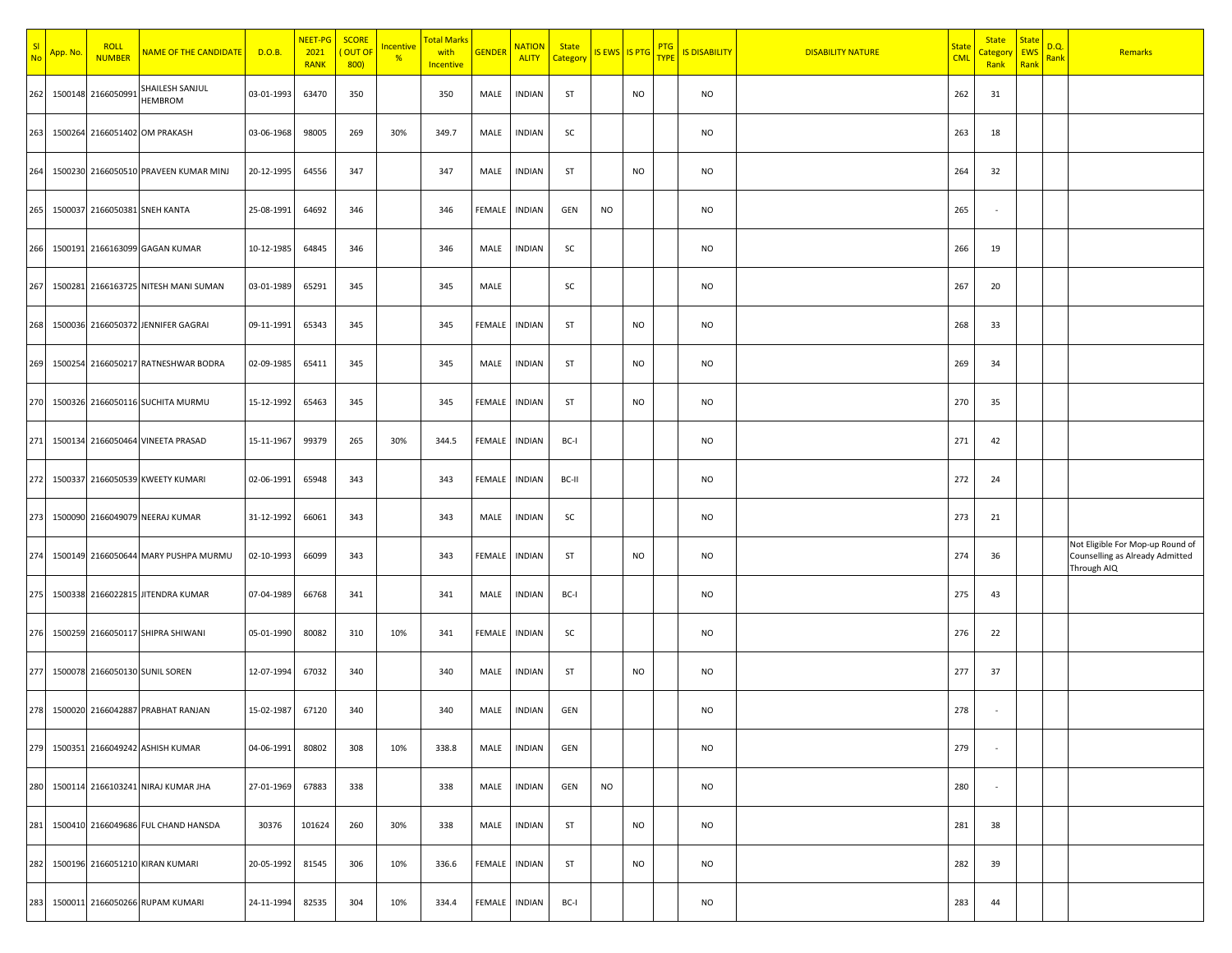| <b>SI</b><br><b>No</b> | App. No. | <b>ROLL</b><br><b>NUMBER</b> | <b>NAME OF THE CANDIDATE</b>                        | D.O.B.     | <mark>NEET-PG</mark><br>2021<br><b>RANK</b> | <b>SCORE</b><br>OUT OF<br>800) | <u>Incentive</u><br>$\frac{9}{6}$ | <mark>Total Marks</mark><br>with<br><b>Incentive</b> | <b>GENDER</b> | <b>NATION</b><br><b>ALITY</b> | <b>State</b><br>Categon |           | IS EWS IS PTG | <b>PTG</b><br><b>TYPE</b> | <b>IS DISABILITY</b> | <b>DISABILITY NATURE</b> | State<br><b>CML</b> | <b>State</b><br><mark>Categor</mark><br>Rank | <b>State</b><br><b>EWS</b><br>Rank | <u>D.Q.</u><br><b>Rank</b> | Remarks                                                                            |
|------------------------|----------|------------------------------|-----------------------------------------------------|------------|---------------------------------------------|--------------------------------|-----------------------------------|------------------------------------------------------|---------------|-------------------------------|-------------------------|-----------|---------------|---------------------------|----------------------|--------------------------|---------------------|----------------------------------------------|------------------------------------|----------------------------|------------------------------------------------------------------------------------|
| 284                    |          |                              | 1500189 2166050953 RAVI RANJAN KUMAR                | 08-03-1991 | 69702                                       | 334                            |                                   | 334                                                  | MALE          | <b>INDIAN</b>                 | SC                      |           |               |                           | <b>NO</b>            |                          | 284                 | 23                                           |                                    |                            |                                                                                    |
| 285                    |          |                              | 1500450 2166050555 ALAKH NIRANJAN MISHRA 21-11-1964 |            | 103794                                      | 256                            | 30%                               | 332.8                                                | MALE          | <b>INDIAN</b>                 | GEN                     | <b>NO</b> |               |                           | <b>NO</b>            |                          | 285                 | $\overline{\phantom{a}}$                     |                                    |                            |                                                                                    |
| 286                    |          |                              | 1500164 2166050798 SHELLY ABHILASHA KUJUR           | 11-09-1995 | 70671                                       | 332                            |                                   | 332                                                  | FEMALE        | INDIAN                        | ST                      |           | <b>NO</b>     |                           | <b>NO</b>            |                          | 286                 | 40                                           |                                    |                            |                                                                                    |
| 287                    |          |                              | 1500209 2166049555 NARENDRA KISHOR SUNDI            | 31420      | 103938                                      | 255                            | 30%                               | 331.5                                                | MALE          | INDIAN                        | ST                      |           | <b>NO</b>     |                           | <b>NO</b>            |                          | 287                 | 41                                           |                                    |                            |                                                                                    |
|                        |          |                              | 288 1500449 2166050563 MUKESH KUMAR MISHRA          | 10-02-1971 | 103904                                      | 255                            | 30%                               | 331.5                                                | MALE          | INDIAN                        | GEN                     | <b>NO</b> |               |                           | NO                   |                          | 288                 |                                              |                                    |                            |                                                                                    |
| 289                    |          |                              | 1500463 2166050080 SURABHI PRERNA                   | 13-02-1992 | 84646                                       | 299                            | 10%                               | 328.9                                                | FEMALE        | INDIAN                        | GEN                     | <b>NO</b> |               |                           | <b>NO</b>            |                          | 289                 |                                              |                                    |                            |                                                                                    |
| 290                    |          | 1500387 2166050380 DIKSHA    |                                                     | 24-02-1994 | 72133                                       | 328                            |                                   | 328                                                  | <b>FEMALE</b> | <b>INDIAN</b>                 | GEN                     | <b>NO</b> |               |                           | <b>NO</b>            |                          | 290                 | $\overline{\phantom{a}}$                     |                                    |                            |                                                                                    |
| 291                    |          |                              | 1500076 2166050123 SUPRIYA SINGH                    | 25-07-1993 | 85009                                       | 298                            | 10%                               | 327.8                                                | FEMALE        | <b>INDIAN</b>                 | ST                      |           | <b>NO</b>     |                           | NO                   |                          | 291                 | 42                                           |                                    |                            | Not Eligible For Mop-up Round of<br>Counselling as Already Admitted<br>Through AIQ |
| 292                    |          |                              | 1500279 2166050570 SHWETA PRADHAN                   | 26499      | 106158                                      | 251                            | 30%                               | 326.3                                                | FEMALE        | <b>INDIAN</b>                 | GEN                     | <b>NO</b> |               |                           | <b>NO</b>            |                          | 292                 |                                              |                                    |                            |                                                                                    |
| 293                    |          |                              | 1500262 2166050363 RINKEY GUPTA                     | 15-11-1988 | 72734                                       | 326                            |                                   | 326                                                  | FEMALE        | <b>INDIAN</b>                 | BC-II                   |           |               |                           | <b>NO</b>            |                          | 293                 | 25                                           |                                    |                            |                                                                                    |
| 294                    |          |                              | 1500310 2166049630 ANUPMA ASTHANA                   | 23-09-1969 | 73003                                       | 326                            |                                   | 326                                                  | FEMALE        | <b>INDIAN</b>                 | GEN                     | <b>NO</b> |               |                           | <b>NO</b>            |                          | 294                 |                                              |                                    |                            |                                                                                    |
| 295                    |          |                              | 1500019 2166049877 SHEFALI HANSDA                   | 14-12-1995 | 85821                                       | 296                            | 10%                               | 325.6                                                | FEMALE        | INDIAN                        | ST                      |           | <b>NO</b>     |                           | NO                   |                          | 295                 | 43                                           |                                    |                            |                                                                                    |
| 296                    |          |                              | 1500379 2166050049 VISHAKHA KUMARI                  | 18-04-1993 | 86150                                       | 295                            | 10%                               | 324.5                                                | FEMALE        | <b>INDIAN</b>                 | BC-II                   |           |               |                           | <b>NO</b>            |                          | 296                 | 26                                           |                                    |                            |                                                                                    |
| 297                    |          |                              | 1500188 2166050355 MANISHA ORAON                    | 30-07-1996 | 73793                                       | 324                            |                                   | 324                                                  | FEMALE        | <b>INDIAN</b>                 | ST                      |           | <b>NO</b>     |                           | <b>NO</b>            |                          | 297                 | 44                                           |                                    |                            |                                                                                    |
| 298                    |          |                              | 1500327 2166048810 RAHUL KUMAR PANDEY               | 05-02-1992 | 73968                                       | 324                            |                                   | 324                                                  | MALE          | INDIAN                        | GEN                     | YES       |               |                           | NO                   |                          | 298                 | $\overline{\phantom{a}}$                     | 19                                 |                            |                                                                                    |
| 299                    |          |                              | 1500368 2166050325 INDU REKHA DUNGDUNG              | 06-11-1993 | 86664                                       | 294                            | 10%                               | 323.4                                                | FEMALE        | <b>INDIAN</b>                 | ST                      |           | <b>NO</b>     |                           | <b>NO</b>            |                          | 299                 | 45                                           |                                    |                            |                                                                                    |
| 300                    |          |                              | 1500051 2166050148 VISHWAJEET KARUNAMAY 06-12-1992  |            | 74122                                       | 323                            |                                   | 323                                                  | MALE          | INDIAN                        | ST                      |           | NO            |                           | NO                   |                          | 300                 | 46                                           |                                    |                            |                                                                                    |
| 301                    |          |                              | 1500303 2166051286 SURAJ DEVA                       | 28-02-1991 | 74433                                       | 322                            |                                   | 322                                                  | MALE          | <b>INDIAN</b>                 | SC                      |           |               |                           | <b>NO</b>            |                          | 301                 | 24                                           |                                    |                            |                                                                                    |
| 302                    |          |                              | 1500197 2166024601 KHUSHBOO MANDAL                  | 29-11-1995 | 74560                                       | 322                            |                                   | 322                                                  | FEMALE        | <b>INDIAN</b>                 | ST                      |           | <b>NO</b>     |                           | NO                   |                          | 302                 | 47                                           |                                    |                            |                                                                                    |
| 303                    |          |                              | 1500004 2166162944 VIKASH MINZ                      | 11-12-1993 | 75015                                       | 321                            |                                   | 321                                                  | MALE          | INDIAN                        | ST                      |           | <b>NO</b>     |                           | <b>NO</b>            |                          | 303                 | 48                                           |                                    |                            |                                                                                    |
|                        |          |                              | 304 1500480 2166048907 SHILPI ANAND                 | 30-06-1978 | 76021                                       | 319                            |                                   | 319                                                  | FEMALE        |                               | SC                      |           |               |                           | NO                   |                          | 304                 | 25                                           |                                    |                            |                                                                                    |
|                        |          |                              | 305 1500214 2166049725 SEEMA KUMARI                 | 25-03-1983 | 76099                                       | 318                            |                                   | 318                                                  | FEMALE        | INDIAN                        | GEN                     |           |               |                           | NO                   |                          | 305                 | $\sim$                                       |                                    |                            |                                                                                    |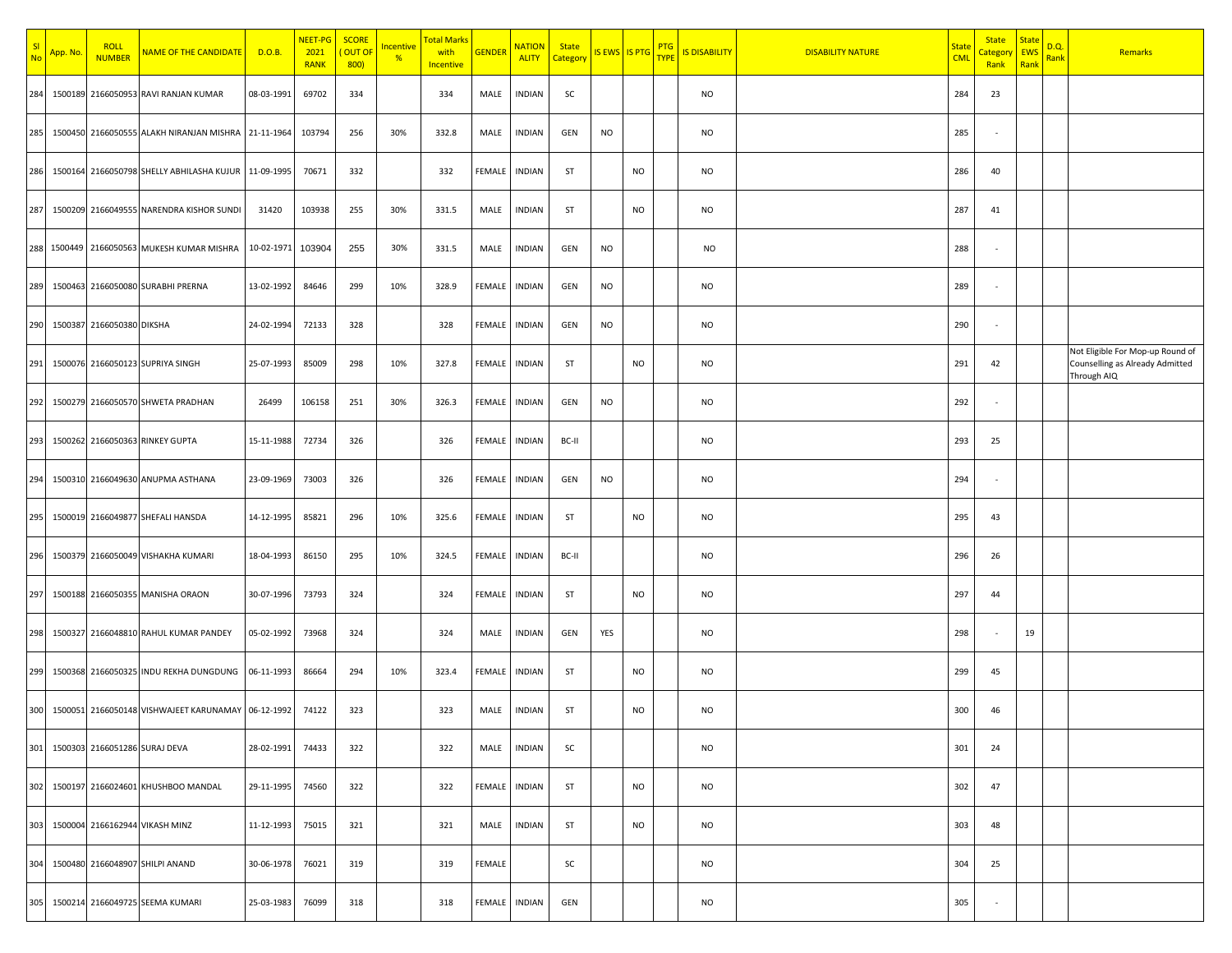| SI<br>No | App. No. | <b>ROLL</b><br><b>NUMBER</b>    | <b>NAME OF THE CANDIDATE</b>                            | D.O.B.     | NEET-PG<br>2021<br><b>RANK</b> | <b>SCORE</b><br><mark>( Out of</mark><br>800 | <b>Incentive</b><br>$\frac{9}{6}$ | <mark>Total Marks</mark><br>with<br><b>Incentive</b> | <b>GENDER</b> | <b>NATION</b><br><b>ALITY</b> | <b>State</b><br>Category | IS EWS IS PTG |           | <b>PTG</b><br><b>TYPE</b> | <b>IS DISABILITY</b> | <b>DISABILITY NATURE</b> | <u>State</u><br><b>CML</b> | <b>State</b><br><mark>Categor</mark><br>Rank | <b>State</b><br><b>EWS</b><br>Rank | D.Q.<br><b>Rank</b> | Remarks                                                                            |
|----------|----------|---------------------------------|---------------------------------------------------------|------------|--------------------------------|----------------------------------------------|-----------------------------------|------------------------------------------------------|---------------|-------------------------------|--------------------------|---------------|-----------|---------------------------|----------------------|--------------------------|----------------------------|----------------------------------------------|------------------------------------|---------------------|------------------------------------------------------------------------------------|
| 306      |          |                                 | 1500232 2166050780 SNEHA NIDHI LUGUN                    | 26-09-1996 | 76346                          | 318                                          |                                   | 318                                                  | FEMALE        | INDIAN                        | ST                       |               | NO        |                           | NO                   |                          | 306                        | 49                                           |                                    |                     |                                                                                    |
| 307      |          |                                 | 1500033 2166050204 BHABANI MANDAL                       | 08-02-1995 | 89355                          | 288                                          | 10%                               | 316.8                                                | FEMALE        | <b>INDIAN</b>                 | SC                       |               |           |                           | NO                   |                          | 307                        | 26                                           |                                    |                     |                                                                                    |
| 308      |          |                                 | 1500184 2166051203 GAURAV HEMBROM                       | 21-12-1992 | 76913                          | 316                                          |                                   | 316                                                  | MALE          | INDIAN                        | ST                       |               | <b>NO</b> |                           | NO                   |                          | 308                        | 50                                           |                                    |                     |                                                                                    |
|          |          |                                 | 309 1500391 2166050855 ANJALEE JUHI                     | 19-10-1994 | 77263                          | 316                                          |                                   | 316                                                  | FEMALE        | INDIAN                        | GEN                      |               |           |                           | NO                   |                          | 309                        | $\overline{\phantom{a}}$                     |                                    |                     |                                                                                    |
|          |          |                                 | 310 1500103 2166049138 SARITA TIGGA                     | 02-08-1992 | 78153                          | 314                                          |                                   | 314                                                  | FEMALE        | INDIAN                        | ST                       |               | <b>NO</b> |                           | NO                   |                          | 310                        | 51                                           |                                    |                     |                                                                                    |
|          |          |                                 | 311 1500142 2166050598 ANGEL SWATI GURIA                | 10-03-1994 | 78193                          | 314                                          |                                   | 314                                                  | FEMALE        | <b>INDIAN</b>                 | ST                       |               | <b>NO</b> |                           | NO                   |                          | 311                        | 52                                           |                                    |                     |                                                                                    |
|          |          |                                 | 312 1500306 2166050066 PRAGYA MANINI                    | 19-09-1991 | 78738                          | 312                                          |                                   | 312                                                  | FEMALE        | INDIAN                        | ST                       |               | <b>NO</b> |                           | NO                   |                          | 312                        | 53                                           |                                    |                     |                                                                                    |
|          |          |                                 | 313 1500318 2166050187 ALOK KUMAR SRIVASTAVA 24-07-1973 |            | 79402                          | 311                                          |                                   | 311                                                  | MALE          | <b>INDIAN</b>                 | GEN                      |               |           |                           | NO                   |                          | 313                        |                                              |                                    |                     |                                                                                    |
| 314      |          |                                 | 1500451 2166051250 BIKASH CHANDRA GHOSH 15-12-1967      |            | 111784                         | 239                                          | 30%                               | 311                                                  | MALE          | <b>INDIAN</b>                 | BC-II                    |               |           |                           | NO                   |                          | 314                        | 27                                           |                                    |                     | For Category Seat Only                                                             |
| 315      |          |                                 | 1500010 2166049523 SONALI SOREN                         | 27-03-1994 | 80988                          | 307                                          |                                   | 307                                                  | FEMALE        | <b>INDIAN</b>                 | ST                       |               | <b>NO</b> |                           | NO                   |                          | 315                        | 54                                           |                                    |                     |                                                                                    |
| 316      |          |                                 | 1500312 2166051337 PRIYANKA BAHANDA                     | 10-06-1994 | 93604                          | 279                                          | 10%                               | 306.9                                                | FEMALE        | <b>INDIAN</b>                 | ST                       |               | <b>NO</b> |                           | NO                   |                          | 316                        | 55                                           |                                    |                     |                                                                                    |
| 317      |          |                                 | 1500185 2166049071 SHAILESH KUMAR                       | 13-04-1987 | 82374                          | 304                                          |                                   | 304                                                  | MALE          | INDIAN                        | ST                       |               | <b>NO</b> |                           | NO                   |                          | 317                        | 56                                           |                                    |                     |                                                                                    |
|          |          |                                 | 318 1500267 2166050656 AKASH BHENGRA                    | 06-07-1990 | 94950                          | 275                                          | 10%                               | 302.5                                                | MALE          | INDIAN                        | ST                       |               | <b>NO</b> |                           | NO                   |                          | 318                        | 57                                           |                                    |                     |                                                                                    |
| 319      |          | 1500145 2166049528 KIRTI TIRKEY |                                                         | 28-02-1990 | 83639                          | 301                                          |                                   | 301                                                  | FEMALE        | INDIAN                        | ST                       |               | <b>NO</b> |                           | NO                   |                          | 319                        | 58                                           |                                    |                     |                                                                                    |
| 320      |          |                                 | 1500307 2166049968 ANNA ANISHA TETE                     | 02-10-1995 | 83719                          | 301                                          |                                   | 301                                                  | FEMALE        | INDIAN                        | ST                       |               | <b>NO</b> |                           | NO                   |                          | 320                        | 59                                           |                                    |                     |                                                                                    |
|          |          |                                 | 321 1500336 2166050521 JINID KANDULNA                   | 18-03-1993 | 83739                          | 301                                          |                                   | 301                                                  | FEMALE        | INDIAN                        | ST                       |               | <b>NO</b> |                           | NO                   |                          | 321                        | 60                                           |                                    |                     |                                                                                    |
|          |          |                                 | 322 1500334 2166103231 PUSPANJALI NAG                   | 13-07-1993 | 84116                          | 300                                          |                                   | 300                                                  | FEMALE INDIAN |                               | ST                       |               | <b>NO</b> |                           | NO                   |                          | 322                        | 61                                           |                                    |                     |                                                                                    |
| 323      |          |                                 | 1500270 2166050778 KISLAY ANKITA TUDU                   | 10-06-1995 | 96464                          | 272                                          | 10%                               | 299.2                                                | FEMALE        | <b>INDIAN</b>                 | ST                       |               | <b>NO</b> |                           | NO                   |                          | 323                        | 62                                           |                                    |                     |                                                                                    |
| 324      |          |                                 | 1500317 2166167401 DEVENDRA KUMAR                       | 01-03-1979 | 84483                          | 299                                          |                                   | 299                                                  | MALE          |                               | GEN                      |               |           |                           | NO                   |                          | 324                        | $\overline{\phantom{a}}$                     |                                    |                     |                                                                                    |
| 325      |          |                                 | 1500462 2166050435 SANJEEV KUMAR                        | 15-12-1986 | 84645                          | 299                                          |                                   | 299                                                  | MALE          |                               | GEN                      |               |           |                           | NO                   |                          | 325                        |                                              |                                    |                     |                                                                                    |
| 326      |          |                                 | 1500248 2166050699 SANGEETA SARDAR                      | 23-12-1995 | 85842                          | 296                                          |                                   | 296                                                  | FEMALE        | <b>INDIAN</b>                 | ST                       |               | <b>NO</b> |                           | NO                   |                          | 326                        | 63                                           |                                    |                     | Not Eligible For Mop-up Round of<br>Counselling as Already Admitted<br>Through AIQ |
| 327      |          |                                 | 1500062 2166164454 REEMA KUJUR                          | 12-08-1993 | 86365                          | 295                                          |                                   | 295                                                  | FEMALE        | INDIAN                        | ST                       |               | <b>NO</b> |                           | <b>NO</b>            |                          | 327                        | 64                                           |                                    |                     |                                                                                    |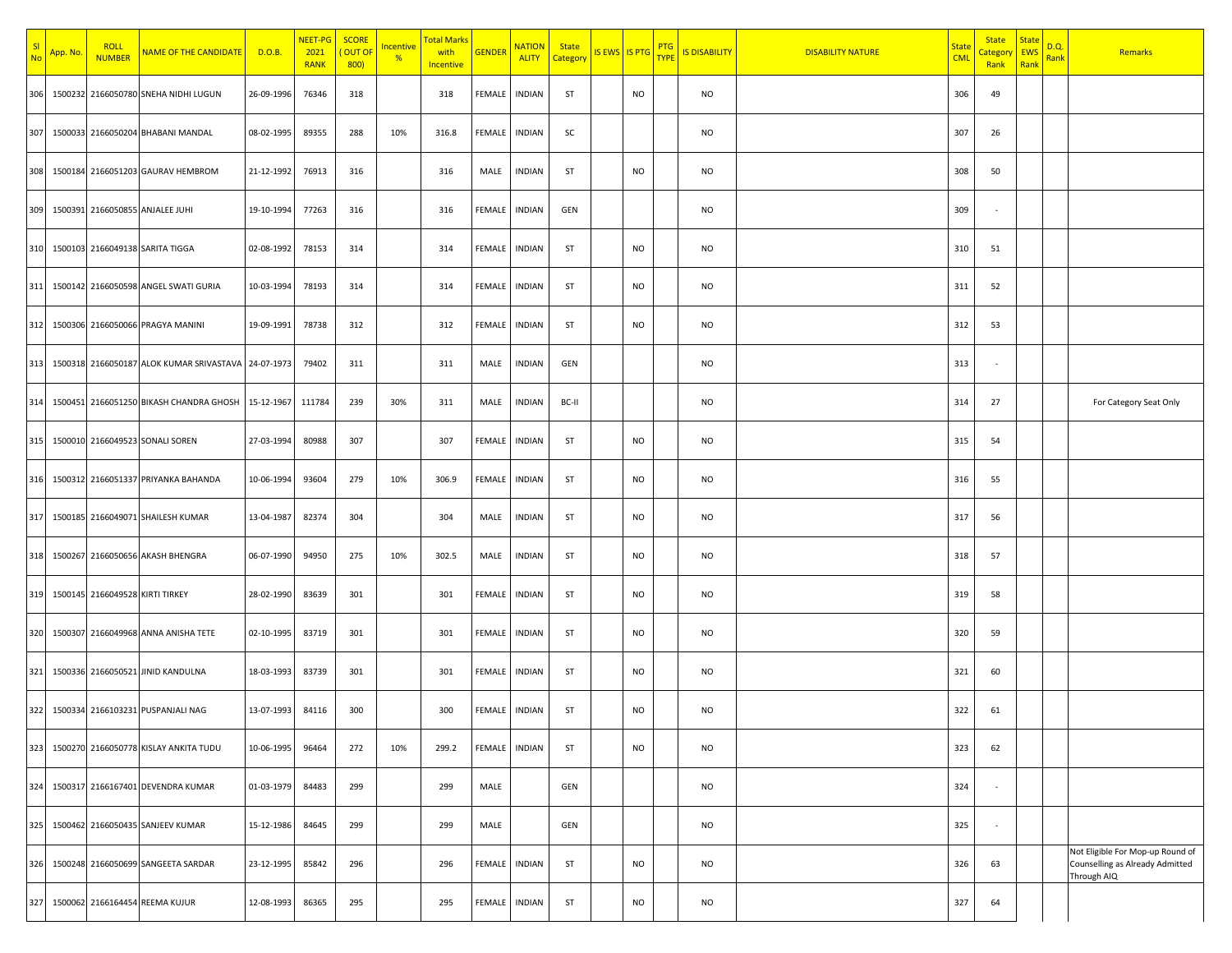| S <sub>l</sub><br><b>No</b> | App. No. | <b>ROLL</b><br><b>NUMBER</b>  | <b>NAME OF THE CANDIDATE</b>                           | D.O.B.     | NEET-PG<br>2021<br><b>RANK</b> | <b>SCORE</b><br>OUT OF<br>800 | <b>ncentive</b><br>$\frac{9}{6}$ | <mark>Total Marks</mark><br>with<br><b>Incentive</b> | <b>GENDER</b> | <b>NATION</b><br><b>ALITY</b> | <b>State</b><br>Category | IS EWS   IS PTG |           | <b>PTG</b><br><b>TYPI</b> | <b>IS DISABILITY</b> | <b>DISABILITY NATURE</b> | <u>State</u><br><b>CML</b> | <b>State</b><br><mark>Categor</mark><br>Rank | <b>State</b><br><b>EWS</b><br>Rank | D.Q.<br>Rank | Remarks                                                                            |
|-----------------------------|----------|-------------------------------|--------------------------------------------------------|------------|--------------------------------|-------------------------------|----------------------------------|------------------------------------------------------|---------------|-------------------------------|--------------------------|-----------------|-----------|---------------------------|----------------------|--------------------------|----------------------------|----------------------------------------------|------------------------------------|--------------|------------------------------------------------------------------------------------|
| 328                         |          |                               | 1500137 2166051180 KRITIKA ALDA                        | 22-08-1995 | 86722                          | 294                           |                                  | 294                                                  | FEMALE        | INDIAN                        | ST                       |                 | NO        |                           | NO                   |                          | 328                        | 65                                           |                                    |              |                                                                                    |
| 329                         |          |                               | 1500074 2166050324 UJALA MURMU                         | 17-07-1996 | 98720                          | 267                           | 10%                              | 293.7                                                | MALE          | <b>INDIAN</b>                 | ST                       |                 | <b>NO</b> |                           | <b>NO</b>            |                          | 329                        | 66                                           |                                    |              |                                                                                    |
| 330                         |          |                               | 1500028 2166163129 BAJRANGI RAM                        | 18-07-1981 | 87130                          | 293                           |                                  | 293                                                  | MALE          | <b>INDIAN</b>                 | SC                       |                 |           |                           | <b>NO</b>            |                          | 330                        | 27                                           |                                    |              |                                                                                    |
| 331                         |          |                               | 1500195 2166050367 SWETA KUMARI MINZ                   | 29-01-1988 | 99185                          | 266                           | 10%                              | 292.6                                                | FEMALE        | INDIAN                        | ST                       |                 | <b>NO</b> |                           | <b>NO</b>            |                          | 331                        | 67                                           |                                    |              |                                                                                    |
|                             |          |                               | 332 1500177 2166050690 SHAKIL AKHTAR                   | 06-08-1992 | 88223                          | 290                           |                                  | 290                                                  | MALE          | INDIAN                        | BC-I                     |                 |           |                           | NO                   |                          | 332                        | 45                                           |                                    |              |                                                                                    |
| 333                         |          |                               | 1500238 2166048802 RAVI KUMAR PASWAN                   | 26-04-1986 | 88634                          | 290                           |                                  | 290                                                  | MALE          | <b>INDIAN</b>                 | SC                       |                 |           |                           | <b>NO</b>            |                          | 333                        | 28                                           |                                    |              |                                                                                    |
| 334                         |          |                               | 1500231 2166051314 SUMIT KUMAR                         | 24-04-1993 | 88769                          | 289                           |                                  | 289                                                  | MALE          | <b>INDIAN</b>                 | BC-I                     |                 |           |                           | NO                   |                          | 334                        | 46                                           |                                    |              |                                                                                    |
| 335                         |          |                               | 1500070 2166050150 DHARMA MAJHI                        | 05-08-1993 | 89002                          | 289                           |                                  | 289                                                  | MALE          | <b>INDIAN</b>                 | ST                       |                 | <b>NO</b> |                           | <b>NO</b>            |                          | 335                        | 68                                           |                                    |              |                                                                                    |
| 336                         |          |                               | 1500483 2166048903 NEHA PRASAD                         | 02-09-1992 | 89591                          | 287                           |                                  | 287                                                  | FEMALE        |                               | GEN                      |                 |           |                           | NO                   |                          | 336                        |                                              |                                    |              |                                                                                    |
| 337                         |          |                               | 1500301 2166049746 MEGH CHANDRA DAS                    | 05-04-1989 | 89935                          | 286                           |                                  | 286                                                  | MALE          | <b>INDIAN</b>                 | SC                       |                 |           |                           | <b>NO</b>            |                          | 337                        | 29                                           |                                    |              |                                                                                    |
| 338                         |          |                               | 1500484 2166051272 RAINA SONALI BHENGRA                | 07-11-1992 | 103355                         | 257                           | 10%                              | 282.7                                                | FEMALE        | <b>INDIAN</b>                 | ST                       |                 | NO        |                           | NO                   |                          | 338                        | 69                                           |                                    |              |                                                                                    |
| 339                         |          |                               | 1500139 2166050399 GORETTI SAPHIRA KUJUR               | 22-03-1973 | 92606                          | 280                           |                                  | 280                                                  | FEMALE        | <b>INDIAN</b>                 | ST                       |                 | <b>NO</b> |                           | <b>NO</b>            |                          | 339                        | 70                                           |                                    |              | Not Eligible For Mop-up Round of<br>Counselling as Already Admitted<br>Through AIQ |
| 340                         |          |                               | 1500417 2166051154 PAWIKA KUMARI                       | 14-11-1992 | 93152                          | 280                           |                                  | 280                                                  | FEMALE        |                               | SC                       |                 |           |                           | NO                   |                          | 340                        | 30                                           |                                    |              |                                                                                    |
| 341                         |          |                               | 1500493 2166050558 RABINDRA NATH TUDU                  | 26-01-1991 | 104582                         | 254                           | 10%                              | 279.4                                                | MALE          | <b>INDIAN</b>                 | ST                       |                 | <b>NO</b> |                           | <b>NO</b>            |                          | 341                        | 71                                           |                                    |              |                                                                                    |
| 342                         |          |                               | 1500173 2166050788 SIPING NIBHA BARLA                  | 25-10-1994 | 93423                          | 279                           |                                  | 279                                                  | FEMALE        | <b>INDIAN</b>                 | ST                       |                 | <b>NO</b> |                           | <b>NO</b>            |                          | 342                        | 72                                           |                                    |              |                                                                                    |
| 343                         |          |                               | 1500458 2166050523 DEEPAK KUMAR SINHA                  | 08-08-1992 | 105022                         | 253                           | 10%                              | 278.3                                                | MALE          | INDIAN                        | BC-II                    |                 |           |                           | <b>NO</b>            |                          | 343                        | 28                                           |                                    |              |                                                                                    |
| 344                         |          |                               | 1500273 2166051311 POONAM KUJUR                        | 14-02-1995 | 94410                          | 277                           |                                  | 277                                                  | FEMALE        | <b>INDIAN</b>                 | ST                       |                 | NO        |                           | NO                   |                          | 344                        | 73                                           |                                    |              |                                                                                    |
|                             |          |                               | 345 1500158 2166050592 DEEPAK KUMAR KACHHAP 20-09-1990 |            | 94775                          | 276                           |                                  | 276                                                  | MALE          | <b>INDIAN</b>                 | ST                       |                 | <b>NO</b> |                           | NO                   |                          | 345                        | 74                                           |                                    |              |                                                                                    |
| 346                         |          | 1500466 2166172542 NIDHI EKKA |                                                        | 18-09-1991 | 107511                         | 248                           | 10%                              | 272.8                                                | FEMALE        | <b>INDIAN</b>                 | ST                       |                 | <b>NO</b> |                           | NO                   |                          | 346                        | 75                                           |                                    |              |                                                                                    |
| 347                         |          |                               | 1500140 2166050990 MOHIT SAWAIYAN                      | 21-12-1993 | 96492                          | 272                           |                                  | 272                                                  | MALE          | <b>INDIAN</b>                 | ST                       |                 | <b>NO</b> |                           | <b>NO</b>            |                          | 347                        | 76                                           |                                    |              |                                                                                    |
|                             |          |                               | 348 1500005 2166042017 JAYA PRITICA TOPPO              | 18-11-1992 | 96723                          | 271                           |                                  | 271                                                  | FEMALE        | INDIAN                        | ST                       |                 | <b>NO</b> |                           | NO                   |                          | 348                        | 77                                           |                                    |              |                                                                                    |
|                             |          |                               | 349 1500443 2166050581 SUNIL KUMAR SINGH               | 26-06-1972 | 98428                          | 268                           |                                  | 268                                                  | MALE          | INDIAN                        | GEN                      |                 |           |                           | NO                   |                          | 349                        |                                              |                                    |              |                                                                                    |